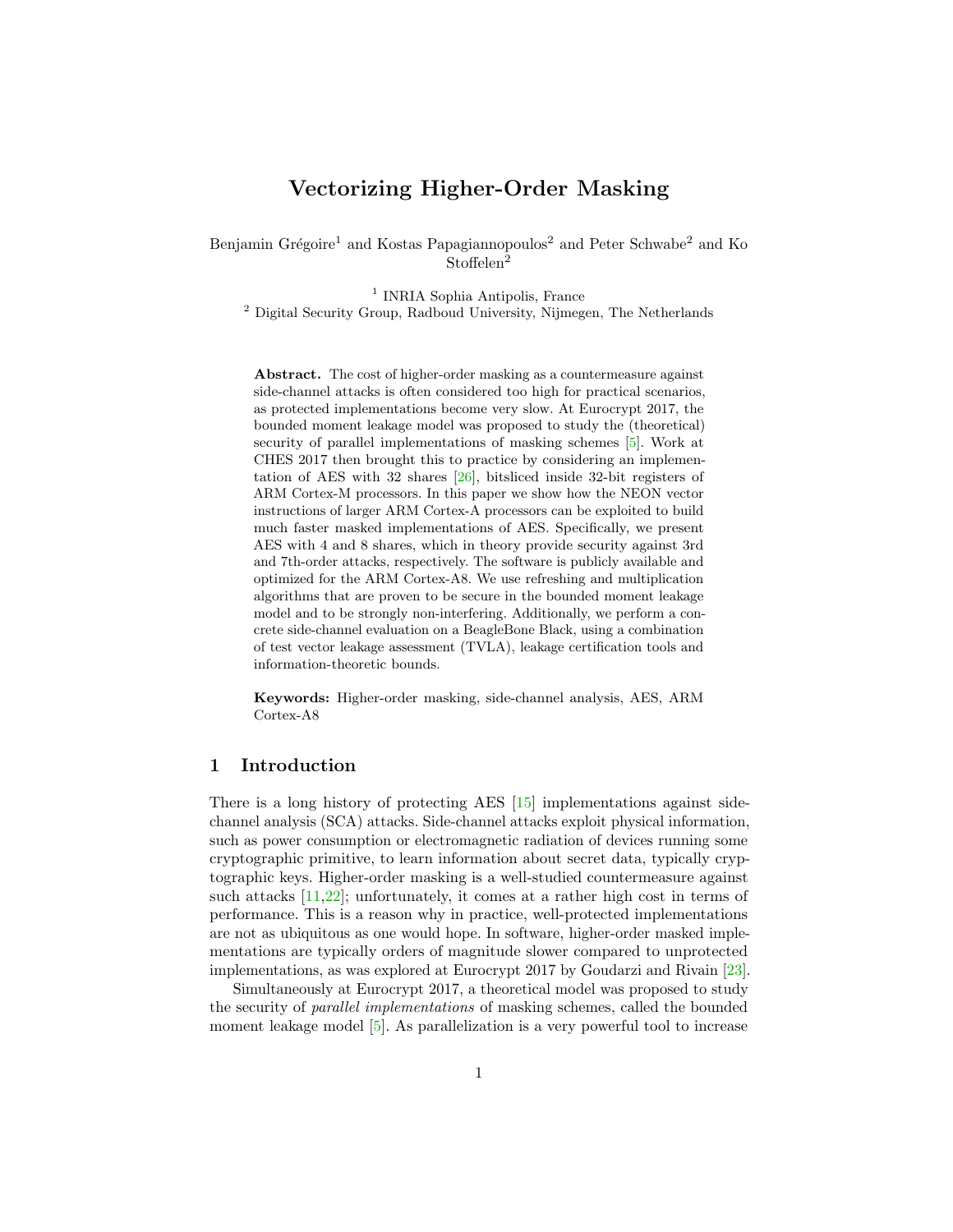performance, this model gives the foundation for faster protected implementations. One common way to parallelize software implementations is through vectorization. In a vectorized implementation, a single instruction operates on multiple data elements inside one vector register at the same time. For vectorization to be useful, data parallelism is required, which in the case of higher-order masking is trivially provided by the availability of multiple shares.

Precisely this approach of vectorization with data-level parallelism coming from multiple shares was used in a CHES 2017 paper by Journault and Standaert [\[26\]](#page-17-0). That paper studies a parallel bitsliced (i.e., vectorized with 1-bit vector elements) implementation using 32 shares on the ARM Cortex-M4. The reason for using 32 shares was the fact that the Cortex-M4 has 32-bit registers and bitslicing thus needs  $32 \times$  data-level parallelism. Empirical tests in this paper confirmed that the bounded moment model is useful also in practice. Specifically, these tests showed that a 4-share version of their implementation yielded no leakage of order less than 4. It is of course still possible that the actual security order is lower, but it can at least be viewed as an optimistic result. They conclude their evaluation by performing an information-theoretic analysis of the leakage in order to bound the attack complexity for the 32-share implementation.

In this paper we study how the powerful NEON vector unit on larger ARM Cortex-A processors can be used to obtain efficient masked AES implementations. Straight-forwardly adapting the approach from [\[26\]](#page-17-0) to obtain data-level parallelism would result in implementations with 64 or 128 shares (for 64-bit or 128-bit vector registers), which would be a security overkill and result in terrible performance. Instead we follow the approach of the bitsliced AES implementations presented in [\[27,](#page-17-3)[30\]](#page-17-4), which exploit the data-level parallelism of 16 independent S-Box computations. As a result, we present implementations using 4 and 8 shares, which in theory offer security at the 3rd and 7th order. We use refreshing and multiplication algorithms that are based on the algorithms in [\[5\]](#page-15-0) and even slightly improve on some of them by requiring less randomness. They are proven secure in the bounded moment model and also proven to be strongly non-interfering [\[3\]](#page-15-1). We provide a concrete evaluation of our implementations on a BeagleBone Black, which has been used successfully before to perform differential electromagnetic analysis at 1 GHz [\[2\]](#page-15-2). Using nearly the same setup, we employ the popular TVLA methodology [\[13\]](#page-16-2) in conjunction with leakage certification [\[18\]](#page-16-3) and we show that there is actually some leakage in the 3rd order of our 4-share implementation, but not in the 2nd order. We then continue to bound the measurement complexity of the 8-share implementation using an information-theoretic approach [\[17\]](#page-16-4).

To summarize, the contributions of this paper are that

- we provide the first vectorized instantiation of the bounded moment leakage model published at Eurocrypt 2017  $[5]$  with strong non-interference  $[3]$ ;
- we provide the fastest publicly available higher-order masked AES implementations with 4 and 8 shares for the ARM Cortex-A8; and that
- we perform a practical side-channel evaluation of the 4-share AES implementation and derive security bounds for the 8-share implementation.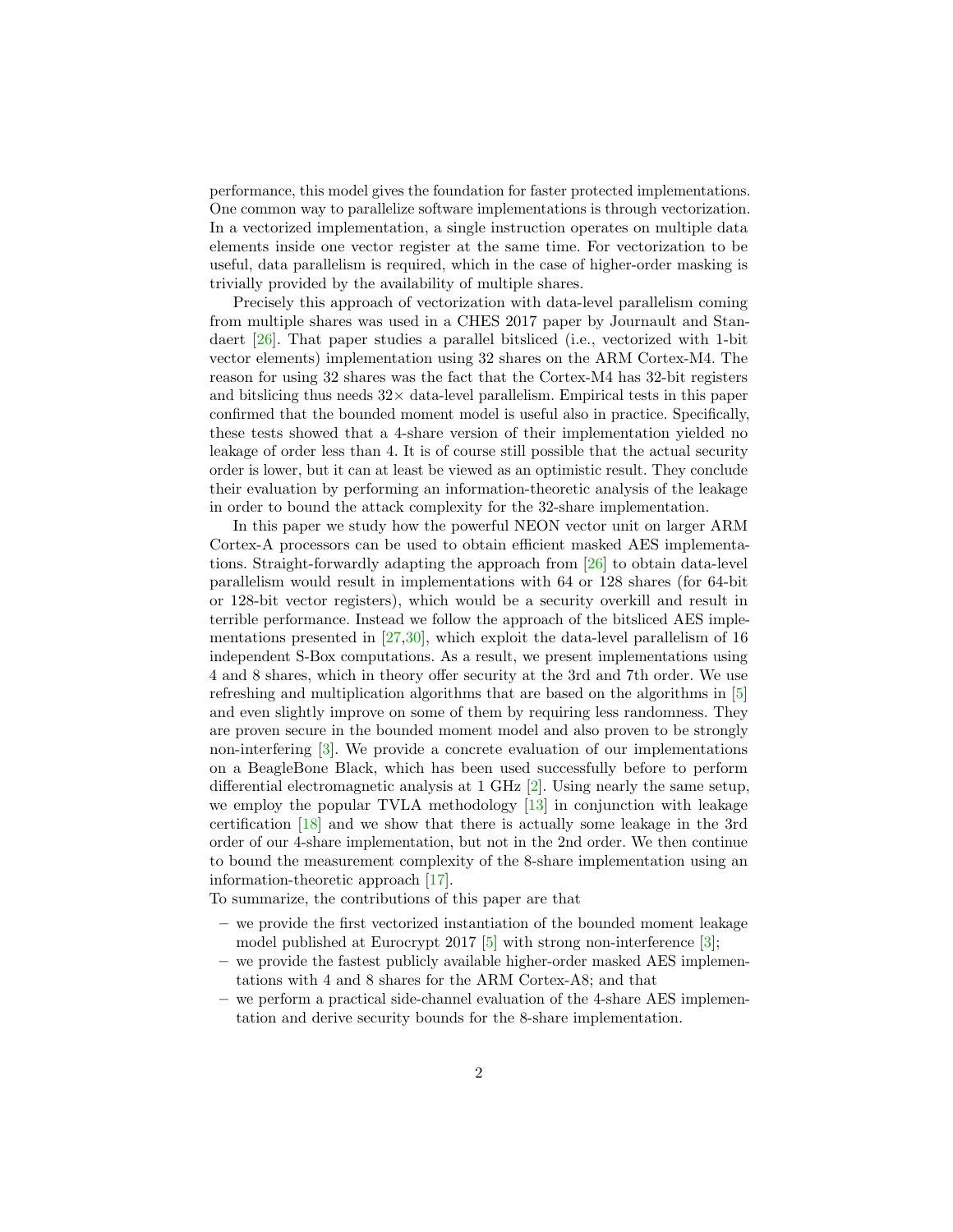Source Code. The source code of our implementations is available in the public domain. It can be downloaded at [https://github.com/Ko-/aes-masked-ne](https://github.com/Ko-/aes-masked-neon) [on](https://github.com/Ko-/aes-masked-neon).

## 2 Preliminaries

### 2.1 Higher-Order Masking of AES

Implementations of cryptographic primitives such as block ciphers are typically vulnerable to attacks that use side-channel analysis (SCA). Information about physical characteristics, such as the electromagnetic radiation, of a device that executes a block cipher can be used to recover the secret key [\[21,](#page-17-5)[29\]](#page-17-6).

A well-studied countermeasure against this class of attacks is (higher-order) masking. It works by splitting each secret variable x into d shares  $x_i$  that satisfy  $x_0 \oplus x_1 \oplus x_2 \oplus \cdots \oplus x_{d-1} = x$ . When  $\oplus$  denotes the Boolean XOR operation, this is called Boolean masking. Any  $d-1$  of these shares should be statistically independent of  $x$  and should be uniformly randomly distributed. If this is the case, then this masking scheme provides privacy in the  $(d-1)$ -probing model, as put forward by Ishai, Sahai, and Wagner [\[25\]](#page-17-7). The idea is that an attacker applying  $d-1$  probes to learn intermediate values of the computation will not be able to learn anything about the secret value. We call the value  $d-1$  the *order* of the masking scheme.

When masking is applied, operations on  $x$  are to be performed on its shares. For linear operations f, those that satisfy  $f(x+y) = f(x) + f(y)$  and  $f(ax) = af(x)$ , it holds that they can trivially be computed on the shares of  $x$  individually. For nonlinear operations, several algorithms have been suggested to retrieve the correct result. In  $\left[25\right]$  it was shown how to compute a masked AND gate and. together with the linear NOT, this is functionally complete.

AES [\[15\]](#page-16-0) in particular has received a lot of attention when it comes to protected implementations. The round function of AES consists of AddRoundKey, SubBytes, ShiftRows, and MixColums. AddRoundKey, ShiftRows, and MixColumns are all linear. SubBytes is not. Much research has therefore been aimed at finding efficient representations of a masked variant of the AES S-box [\[10,](#page-16-5)[23,](#page-17-2)[28,](#page-17-8)[33\]](#page-18-0).

### 2.2 Strong Non-interference

Strong non-interference (SNI) is a security notion, formalized in [\[3\]](#page-15-1), that is slightly stronger than probing security. It currently seems to be the right security notion when considering practical security. The problem with probing security is that, given two algorithms that are secure at order  $d-1$  in the probing model, the composition of these algorithms is not necessarily secure at order  $d-1$ . SNI, on the other hand, means that an algorithm is composable, guaranteeing that one can verify the security of the composition of multiple secure algorithms.

As an example to see why SNI is desirable, consider the provably secure masking scheme by Rivain and Prouff from CHES 2010 [\[33\]](#page-18-0). Three years later,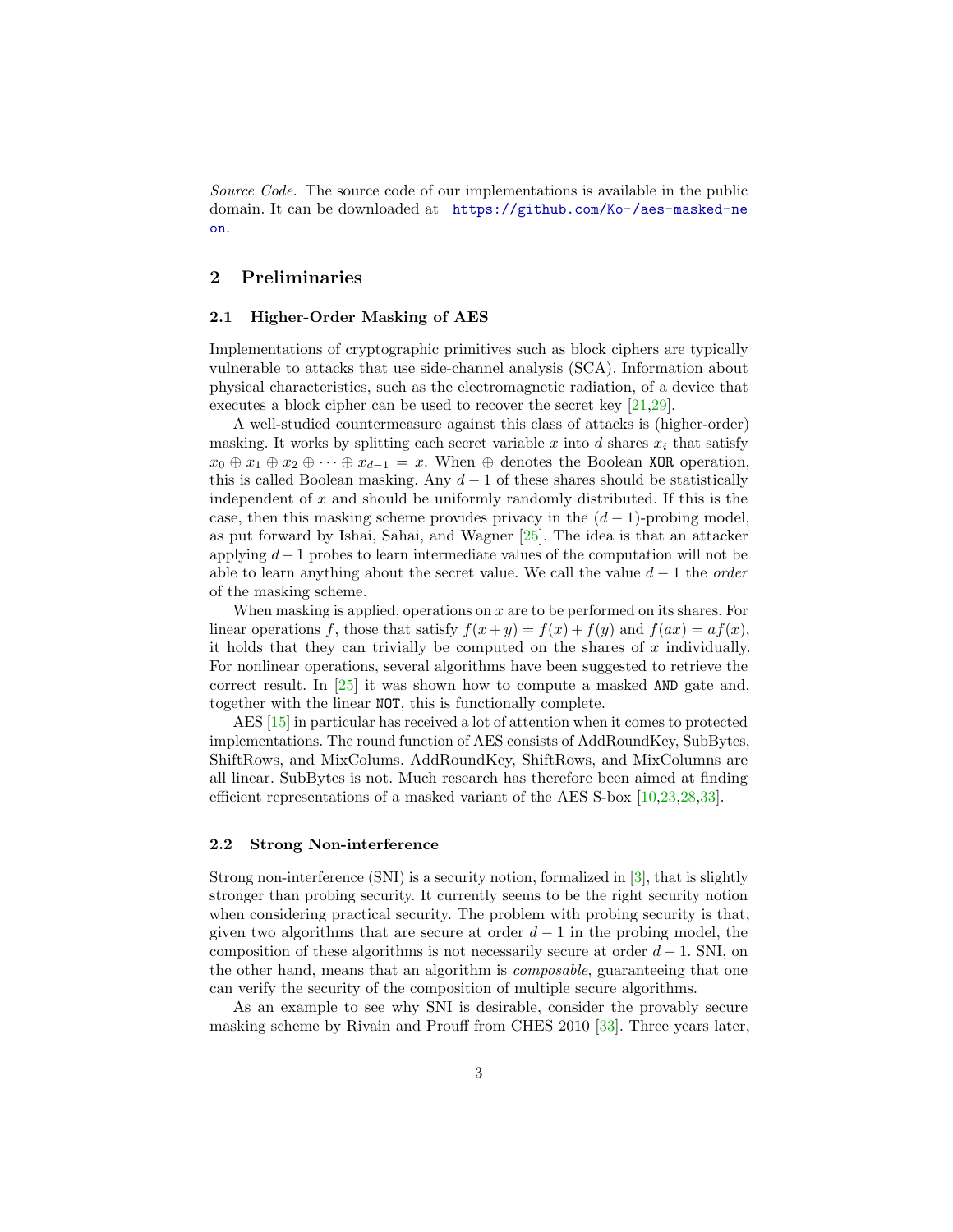an attack was found against the composition of the refreshing of masks and the masked multiplication [\[14\]](#page-16-6). The scheme was fixed subsequently. It was shown in [\[3\]](#page-15-1) that the main difference between the original and the fixed algorithms is exactly this notion of strong non-interference.

Automated verification tools exist to formally prove strong non-interference. This gives stronger guarantees on the theoretical security of a masking scheme.

### 2.3 Bounded Moment Leakage Model

The probing model and its variants are not always straightforward to interpret. The fact that  $d-1$  shares should be statistically independent is based on the idea that an attacker can inspect the leakage of intermediate computations on the shares separately. In software, it therefore applies better to serial implementations. When computations are performed on multiple shares in parallel, it is not immediately clear what the relation with the probing security model is.

To handle this, the bounded moment model has been proposed in [\[5\]](#page-15-0). It is more targeted towards parallel implementations and can deal with the concept that multiple shares are manipulated simultaneously. Barthe, Dupressoir, Faust, Grégoire, Standaert, and Strub proved that probing security of a serial implementation implies bounded moment security for its parallel counterpart. It is a weaker security notion than the noisy leakage model [\[11,](#page-16-1)[32\]](#page-17-9).

Security in the bounded moment model is defined using leakage vectors and mixed moments. For every clock cycle c, there is a leakage vector  $L_c$ . The leakage vector is a random variable that is computed as the sum of a deterministic part that depends on the shares that are manipulated, and on the noise  $R_c$ . The mixed moment of a set  $\{Y_1, \ldots, Y_r\}$  of r random variables at orders  $o_1, \ldots, o_r$  can be defined as  $E[\prod_{i=1}^r Y_i]$ , where E denotes the expected value. Now, consider an  $N$ -cycle cryptographic implementation that manipulates a secret variable  $x$ . This results in a set  $\{L_1, \ldots, L_N\}$  of N leakage vectors. The implementation is said to be secure at order  $o$  in the bounded moment model if all the mixed moments of order  $\leq o$  of  $\{L_1, \ldots, L_N\}$  are statistically independent of x.

#### 2.4 Vectorization with NEON

The ARM Cortex-A8 is a 32-bit processor that implements the ARMv7-A microarchitecture. It is used in smartphones, digital TVs, and printers, among others. It was first introduced in 2005 and is currently widely deployed. Its main core can run at 1 GHz and implements features such as superscalar execution, an advanced branch prediction unit, and a 13-stage pipeline. There are 16 32-bit r registers, of which 14 are generally available to the programmer.

The Cortex-A8 comes with the so-called Advanced SIMD extension, better known as NEON, that add another 16 128-bit q registers. These vector registers can also be viewed as 32 64-bit d registers. For example, q0 consists of d0 and d1, q1 consists of d2 and d3, et cetera. Operations can typically be performed on 8-, 16-, or 32-bit elements in a SIMD fashion. While 128-bit registers are supported, the data path of the Cortex-A8 is actually only 64 bits wide, which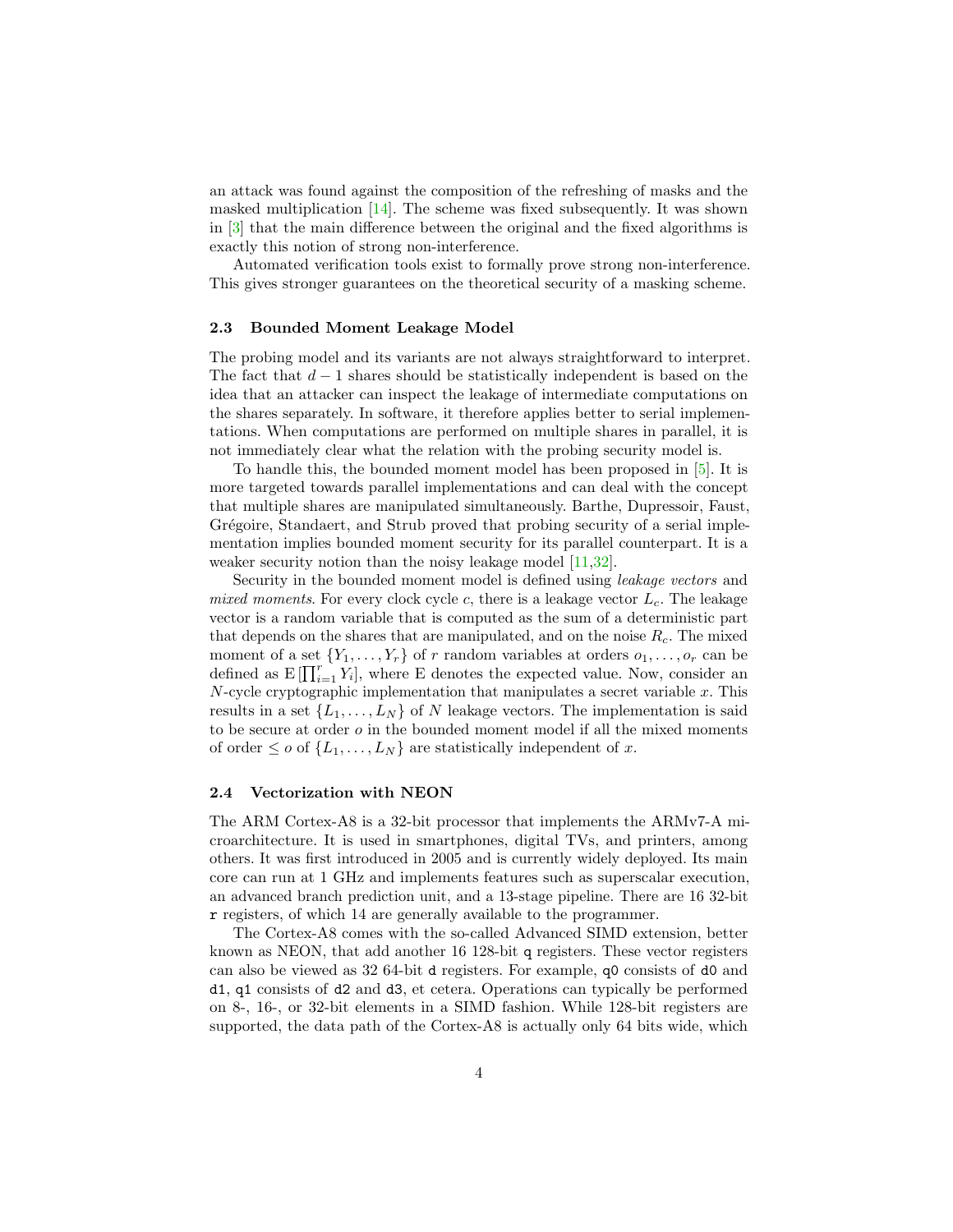means that operations on 128-bit registers will be performed in two steps. NEON has a separate 10-stage pipeline. In particular, it has a load/store unit that runs next to an arithmetic unit. This means that an aligned load and an arithmetic instruction can be executed in the same cycle.

NEON has been used successfully in the past to vectorize and optimize implementations of cryptographic primitives [\[8\]](#page-16-7), but its power has to the best of our knowledge not yet been exploited for higher-order masking in the way that we propose here.

### 3 Vectorizing Masking of AES

### 3.1 Representing the Masked State

The AES state [\[15\]](#page-16-0) is usually pictured as a square matrix of 4 by 4 byte elements. This representation leads to efficient software implementations when SubBytes is implemented using lookup tables. However, such implementations are also prone to cache-timing attacks [\[7\]](#page-15-3), as the memory location of the value that is looked up depends on some secret intermediate value. An alternative bitsliced representation avoids these attacks. In this bitsliced representation, all the first bits of every byte are put in one register, all the second bits in the next register, etc. For SubBytes, one can now compute the S-box on the individual bits and do that for all 16 bytes in parallel. The S-box parallelism of AES for bitslicing was first exploited by Könighofer in  $[30]$  and it was also used in the speed-recordsetting AES implementation targeting Intel Core 2 processors by Käsper and Schwabe [\[27\]](#page-17-3). At a small cost, the other (linear) operations of AES are modified to operate on this bitsliced representation as well.

However, on most devices registers are longer than 16 bits, so it would be a waste to not utilize this. AES implementations without side-channel protections choose to process multiple blocks in parallel, by simply concatenating multiple 16-bit chunks from independent blocks in one register. For example, the AES implementation of [\[27\]](#page-17-3) processes 8 blocks in parallel in a 128-bit XMM register. When the vector registers become larger, this trivially leads to higher throughputs for parallel modes of operation.

In this section we present three implementations that, instead of multiple blocks, process multiple shares in parallel. The first implementation fills a 64-bit d register with 4 shares. The second has 8 shares, that are used to fill a 128-bit q register. The third combines 2 blocks with each 4 shares, and also utilizes the 128-bit q registers. It interleaves the shares of the 2 blocks for efficiency reasons. Note that this third implementation requires a parallel mode of operation.

### 3.2 Parallel Multiplication and Refreshing

In [\[5\]](#page-15-0), new algorithms for parallel multiplication (including the AND operation) and parallel refreshing were proposed. They are proven to be secure in the bounded moment model and proven to be strongly non-interfering using techniques from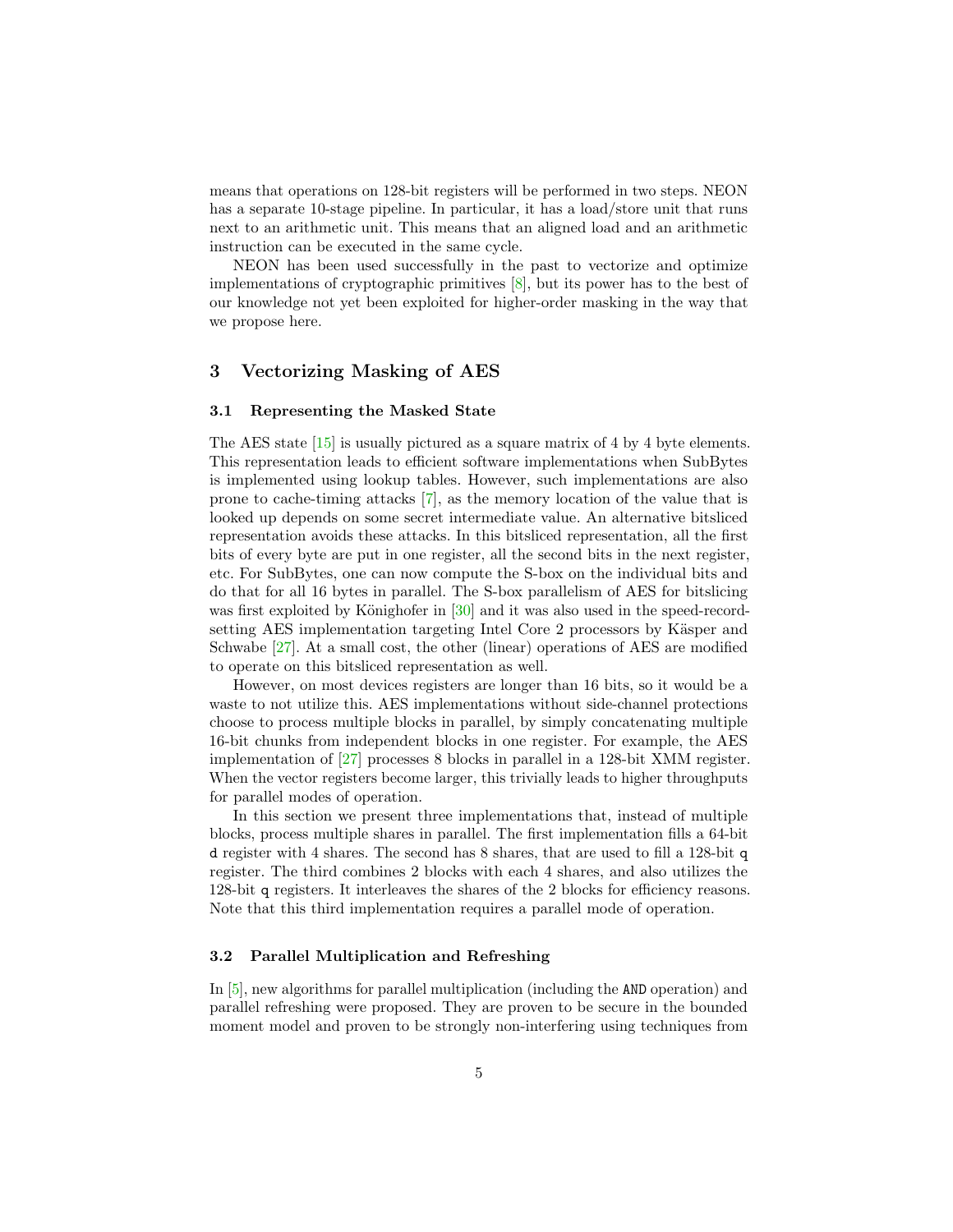|   | share 0 |  |          |       |   |                   |   |       |  |                   |          |                |   |  | share $d-1$ |  |  |
|---|---------|--|----------|-------|---|-------------------|---|-------|--|-------------------|----------|----------------|---|--|-------------|--|--|
|   | row $0$ |  |          | row 1 |   |                   |   | row 2 |  |                   |          | row 3          |   |  |             |  |  |
|   |         |  | $\infty$ |       |   | $\mathbf{\Omega}$ | S |       |  | $\mathbf{\Omega}$ | $\infty$ | $\overline{ }$ |   |  | က           |  |  |
| इ |         |  | g        | 8     | ਠ | ्र                | इ | ं     |  |                   | c        |                | g |  |             |  |  |

Fig. 1: Register lay-out for the single-block implementations. There are 8 of these 16d-bit vector registers. The cells on the bottom row represent individual bits.

automated program verification [\[4\]](#page-15-4). Correct implementations of these algorithms are critical for the security of our implementations. We suggest slightly improved algorithms for  $d = 4$  and  $d = 8$  that require less randomness, but we could not generalize them to an improvement for all orders. As with the original algorithms, they are proven secure using the same automatic verification tools. NEON code that implements these algorithms can be found in Appendix [A.](#page-19-0)

Refreshing. Refreshing can be necessary to make sure that values in registers are again statistically independent. The refreshing algorithm in [\[5\]](#page-15-0) requires 2d bytes of fresh uniform randomness. Let  $x$  (in boldface) denote a vector register that contains  $[x_0, \ldots, x_{d-1}]$ , where  $\bigoplus_{i=0}^{d-1} x_i = x$ , and let r be a vector of the same length that contains uniformly random values. In the case of AES, a single share would be 16 bits long, so a randomness vector  $r$  will be 2d bytes.

Then  $x' = r \oplus \text{rot}(r, 1) \oplus x$  is a secure way to refresh x, where  $\text{rot}(a, n)$ rotates  $\boldsymbol{a}$  to either left or right by  $n$  shares. Note that in the case of AES, this is equal to applying a rotation by 2n bytes.

For 4 shares, this algorithm additionally achieves SNI. However, to reach this with 8 shares, in [\[5\]](#page-15-0) it turned out to be necessary to iterate the refreshing algorithm 3 times. In other words, one would need to compute

$$
\boldsymbol{r} \oplus \text{rot}(\boldsymbol{r},1) \oplus \boldsymbol{r}' \oplus \text{rot}(\boldsymbol{r}',1) \oplus \boldsymbol{r}'' \oplus \text{rot}(\boldsymbol{r}'',1) \oplus \boldsymbol{x}
$$

to achieve SNI at order 7. This requires 3 vectors of uniform randomness, or 48 bytes with AES. We improve this algorithm by computing:

$$
\boldsymbol{r}\oplus\mathrm{rot}(\boldsymbol{r},1)\oplus\boldsymbol{r}'\oplus\mathrm{rot}(\boldsymbol{r}',2)\oplus\boldsymbol{x}\,.
$$

We verified with the current version of the tool of [\[4\]](#page-15-4) that this also achieves SNI at order 7. Moreover, it requires one less randomness vector. In the case of AES, we now require 32 bytes of uniform randomness.

*Multiplication.* Multiplication in a finite field, or an AND gate in the case of  $\mathbb{F}_2$ , is trickier to perform in a secure way. Consider the case where one wants to compute  $z = x \cdot y$ . Let r and r' be uniformly random vectors. Then, with 4 shares, the algorithm suggested in [\[5\]](#page-15-0) computes the following to achieve SNI at order 3:

$$
\begin{aligned} \mathbf{z} &= \mathbf{x} \cdot \mathbf{y} \oplus \mathbf{r} \oplus \mathbf{x} \cdot \mathrm{rot}(\mathbf{y}, 1) \oplus \mathrm{rot}(\mathbf{x}, 1) \cdot \mathbf{y} \oplus \mathrm{rot}(\mathbf{r}, 1) \\ &\quad \oplus \mathbf{x} \cdot \mathrm{rot}(\mathbf{y}, 2) \oplus \mathbf{r}' \oplus \mathrm{rot}(\mathbf{r}', 1) \,. \end{aligned}
$$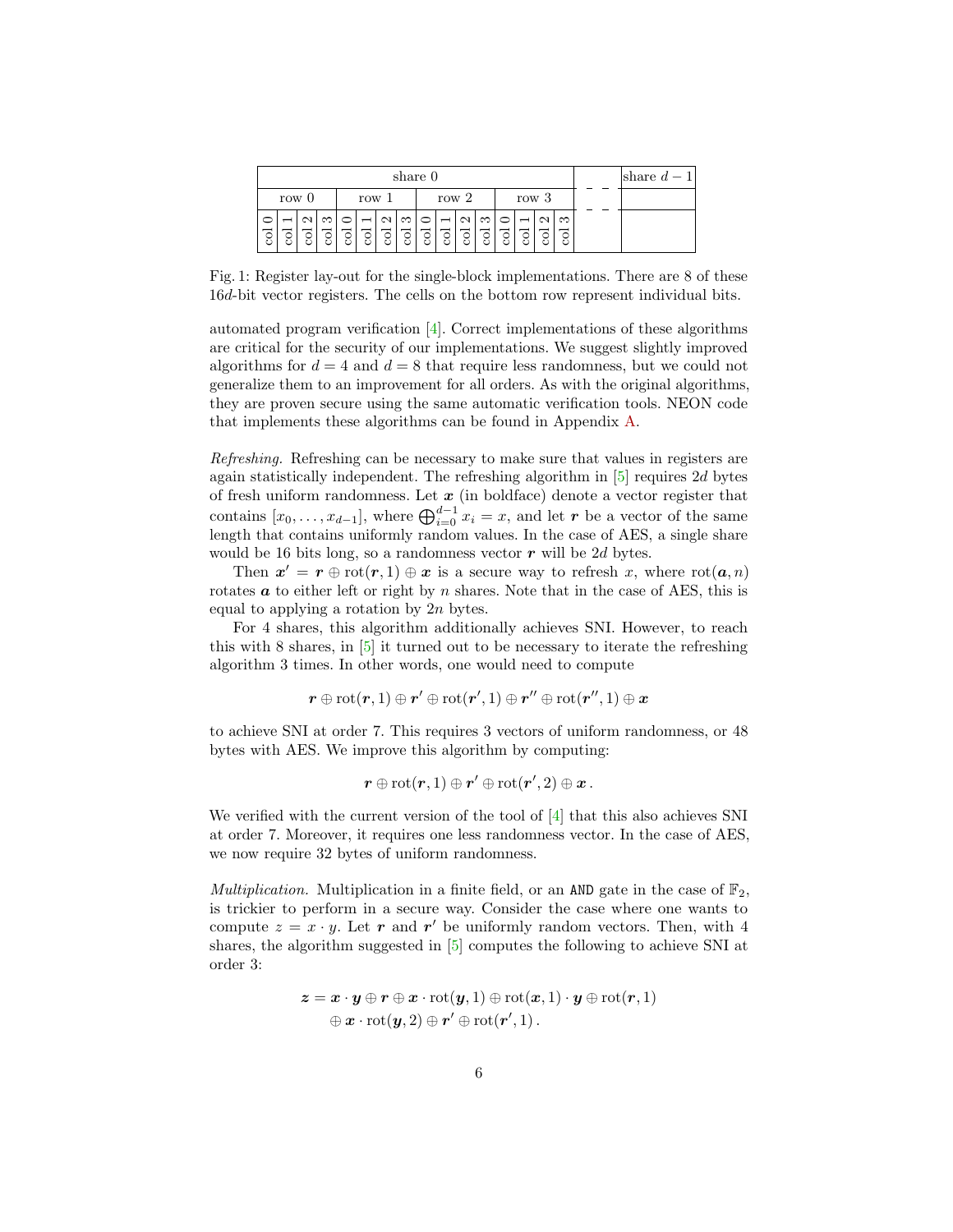However, we can again improve this slightly such that less randomness will be necessary. Let  $r_4$  be a uniformly random value. Then we proved using the tool of [\[4\]](#page-15-4) that the following is also 3rd-order SNI-secure. For AES, this requires 10 fresh uniformly random bytes (8 for  $r$  and 2 for  $r_4$ ) instead of 16:

$$
\begin{aligned} \boldsymbol{z} = \boldsymbol{x} \cdot \boldsymbol{y} \oplus \boldsymbol{r} \oplus \boldsymbol{x} \cdot \mathrm{rot}(\boldsymbol{y},1) \oplus \mathrm{rot}(\boldsymbol{x},1) \cdot \boldsymbol{y} \oplus \mathrm{rot}(\boldsymbol{r},1) \\ \oplus \boldsymbol{x} \cdot \mathrm{rot}(\boldsymbol{y},2) \oplus [r_4,r_4,r_4,r_4] \, . \end{aligned}
$$

With 8 shares, we use the original algorithm of  $[5]$  that is SNI at order 7. This requires 3 randomness vectors, which in the case of AES amounts to 48 bytes:

$$
\begin{aligned}\nz &= \boldsymbol{x} \cdot \boldsymbol{y} \oplus \boldsymbol{r} \oplus \boldsymbol{x} \cdot \mathrm{rot}(\boldsymbol{y},1) \oplus \mathrm{rot}(\boldsymbol{x},1) \cdot \boldsymbol{y} \oplus \mathrm{rot}(\boldsymbol{r},1) \\
&\quad \oplus \boldsymbol{x} \cdot \mathrm{rot}(\boldsymbol{y},2) \oplus \mathrm{rot}(\boldsymbol{x},2) \cdot \boldsymbol{y} \oplus \boldsymbol{r}' \\
&\quad \oplus \boldsymbol{x} \cdot \mathrm{rot}(\boldsymbol{y},3) \oplus \mathrm{rot}(\boldsymbol{x},3) \cdot \boldsymbol{y} \oplus \mathrm{rot}(\boldsymbol{r}',1) \\
&\quad \oplus \boldsymbol{x} \cdot \mathrm{rot}(\boldsymbol{y},4) \oplus \boldsymbol{r}'' \oplus \mathrm{rot}(\boldsymbol{r}'',1).\n\end{aligned}
$$

We attempted to reduce this by replacing the last randomness vector by a vector with a single random value, as in the algorithm for 4 shares, but we found that this does not achieve SNI at order 7.

Randomness. Implementations that are protected using higher-order masking require a lot of randomness. To be able to prove statistical independence, this randomness should be fresh and uniformly distributed. For resisting attacks in practice, it is not so clear whether the exact requirements are this strict. For instance, it might also be fine to expand a random seed using a pseudo-random number generator, or even to re-use randomness [\[1\]](#page-15-5). We consider this discussion to be out of scope of this work. However, because the impact on the performance can be very significant, we consider various approaches that occur in the literature. The first is to read all the randomness that we require from /dev/urandom using fread, like in [\[2\]](#page-15-2). This is the most conservative approach, but it is rather slow. Second, we also consider the case where all required randomness is already in a file that needs to be read into memory. The third approach assumes that there exists a fast true random-number generator and only considers the cost of a normal load instruction (v1d1), like in [\[23\]](#page-17-2).

The AES implementation with 4 shares requires 8 bytes per refresh and 10 bytes per masked AND. In the next section we will see that this amounts to  $10 \cdot 32 \cdot (8 + 10) = 5760$  random bytes in total for the full AES, excluding the randomness used to do the initial masking of the input and the round keys. Naturally, the implementation that computes two blocks in parallel requires double the amount of random bytes. For 8 shares, refreshing takes 32 bytes and a masked AND uses 48 bytes, which makes the total  $10 \cdot 32 \cdot (32 + 48) = 25600$  bytes.

### 3.3 SubBytes

Using the masked AND and refreshing algorithms, we can build our bitsliced SubBytes. Several papers have presented optimized bitsliced representations of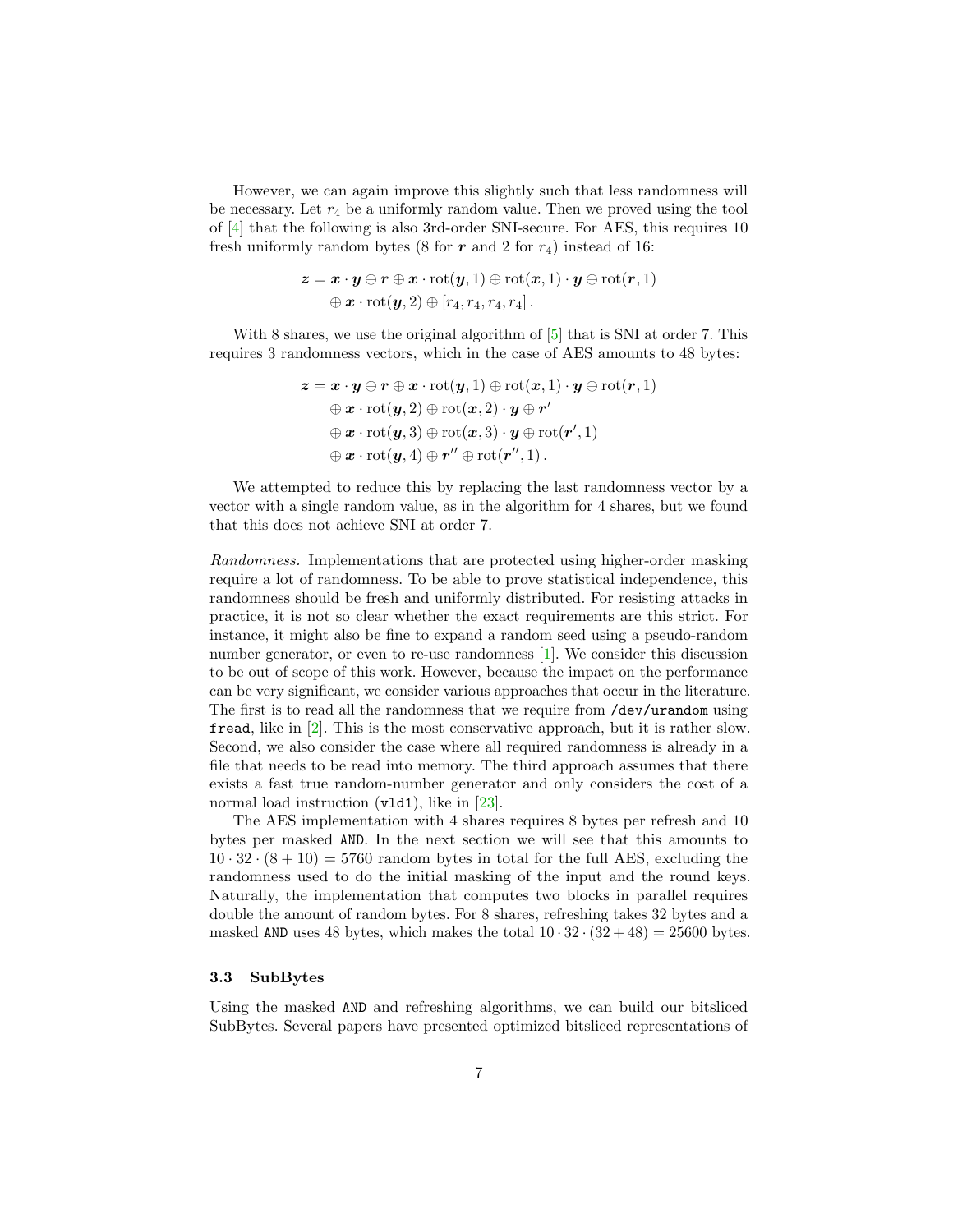the AES S-box. The smallest known to us is by Boyar and Peralta [\[9\]](#page-16-8). It uses 83 XORs/XNORs and 32 ANDs, which was later improved to 81 XORs/XNORs and 32 ANDs. The few NOTs can be moved into the key expansion, so we only need to consider XORs and ANDs. We use this implementation as our starting point, as this is also the implementation with the smallest number of binary ANDs, and an AND will be much slower to compute than a XOR.

We have used the compiler provided in [\[3\]](#page-15-1) to generate a first masked implementation of SubBytes. This tells us when it is necessary to refresh a value, making sure that we do not refresh more often than strictly necessary. For our version of SubBytes, however, the compiler adds a refresh on one of the inputs for every AND. Then we implement an XOR on multiple shares in parallel with a veor instruction. For an AND, we use the algorithms of the previous section. Finally, the code has been manually optimized to limit pipeline stalls.

The S-box implementation has many intermediate variables. With 4 shares and a single block, the d registers are used. There are 32 of them and this turns out to be sufficient to store all the intermediate values. With two blocks or with 8 shares, however, we can use only 16 q registers. This implies that values have to be spilled to the stack. Of course, we want to minimize the overhead caused by this. In [\[36\]](#page-18-1), an instruction scheduler and register allocator for the ARM Cortex-M4 was used to optimize the number of pushes to the stack. We modified this tool to handle the NEON instructions that we need, and use it to obtain an implementation with 18 push instructions and 18 loads.

According to a cycle-count simulator [\[38\]](#page-18-2), our SubBytes implementation takes 1035 cycles with one block and 4 shares and 2127 cycles with 8 shares.

### 3.4 Linear Layer

We now discuss the linear operations of AES. We manually optimized them using a cycle-count simulator to hide as many latencies as possible [\[38\]](#page-18-2).

AddRoundKey. AddRoundKey loads the round key with the vld1 instruction and adds it to the state using veor. The loads and arithmetic instructions can be interleaved. This helps because they go into separate NEON pipelines. An arithmetic instruction can than be executed in parallel with the load of the next part of the round key. For the loads, we make sure that they are aligned to at least 64 bits. AddRoundKey then only takes 10 cycles.

ShiftRows. With ShiftRows, rotations by fixed distances over 16 bits need to be computed. This can be implemented using vand, vsra, vshl, and vorr instructions. The arithmetic pipeline is now clearly the bottleneck. According to the simulator, our ShiftRows takes 150 cycles.

MixColumns. MixColumns requires more rotations by 4 or by 12 over 16 bits. This takes 106 cycles as measured by the simulator.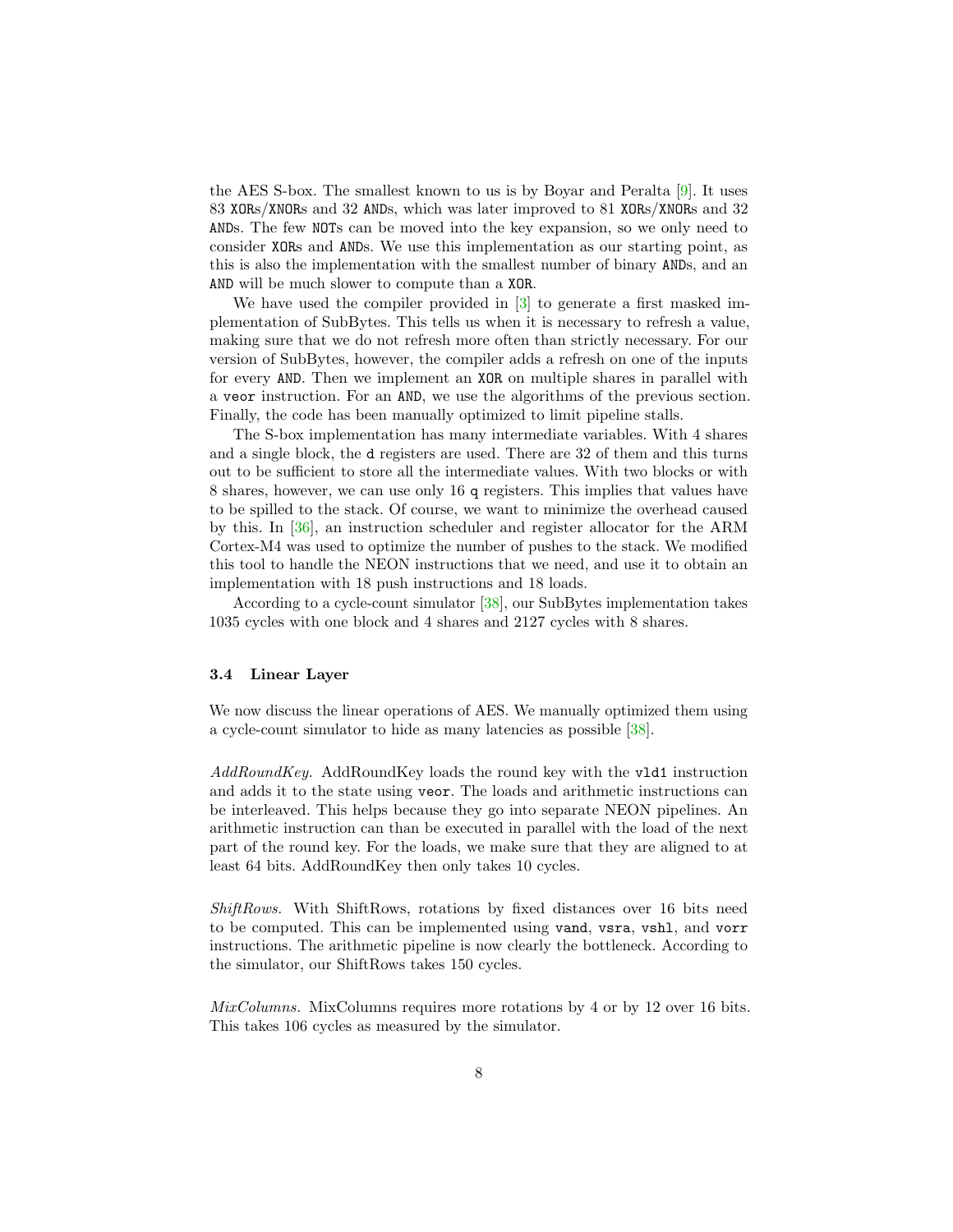#### 3.5 Performance

We benchmark our implementations on the BeagleBone Black with the clock frequency fixed at 1 GHz. In other words, we disabled frequency scaling. For the rest, we did not apply any changes to a standard Debian Linux 9 installation. In particular, we did not disable background processes and did not give our process special priority or CPU core affinity. The implementations are run 10000 times and the median cycle counts are given in Table [1.](#page-8-0)

<span id="page-8-0"></span>

|                                                | 4 shares                      | 4 shares | 8 shares |
|------------------------------------------------|-------------------------------|----------|----------|
|                                                | 1 block                       | 2 blocks | 1 block  |
| Clock cycles<br>(randomness from /dev/urandom) | 1,598,133 4,738,024 9,470,743 |          |          |
| Clock cycles<br>(randomness from normal file)  | 14,488                        | 17,586   | 26,601   |
| Clock cycles<br>(pre-loaded randomness)        | 12,385                        | 15,194   | 23,616   |
| Random bytes                                   | 5,760                         | 11,520   | 25,600   |
| Stack usage in bytes                           | 12                            | 300      | 300      |
| Code size in bytes                             | 39,748                        | 44,004   | 70,188   |

Table 1: Performance of our masked AES implementations.

When using /dev/urandom, more than 99% of the time is spent on waiting for randomness, which is delivered at a rate of only 369 cycles per byte in the 8-share case. With a faster RNG, it becomes clear that our implementations are very fast and practical. We reach 474 cycles/byte with 4 shares and 1476 cycles/byte with 8 shares with pre-loaded randomness. Note that all implementations are fully unrolled, so the code size can trivially be decreased to roughly a tenth when this is a concern. However, we do not expect this to be an issue for devices with a Cortex-A8 or similar microprocessors, as they are relatively high-end.

Comparison to Related Work. In the following we discuss how our implementation compares to related work. We note that one should be cautious when it comes to comparing cycle counts, in particular when benchmarks were obtained on different microarchitectures or from simulators.

Goudarzi and Rivain [\[23\]](#page-17-2) compared the performance of different higher-order masking approaches on ARM architectures. A simplified model is assumed for the number of cycles that specific instructions take, without referring to a specific microarchitecture. Private communication made clear that they are derived from the Keil simulator based on an ARM7TDMI-S. Their fastest bitsliced implementation is claimed to take 120,972 cycles with 4 shares and 334,712 cycles with 8 shares. To achieve this performance, the presence of a fast TRNG is assumed that delivers fresh randomness at 2.5 cycles per byte. Only the cost of a normal ldr instruction it taken into account, which corresponds to our performance with pre-loaded randomness. Despite the differences between ARMv4T and ARMv7-A, it is clear that there is quite a performance gap.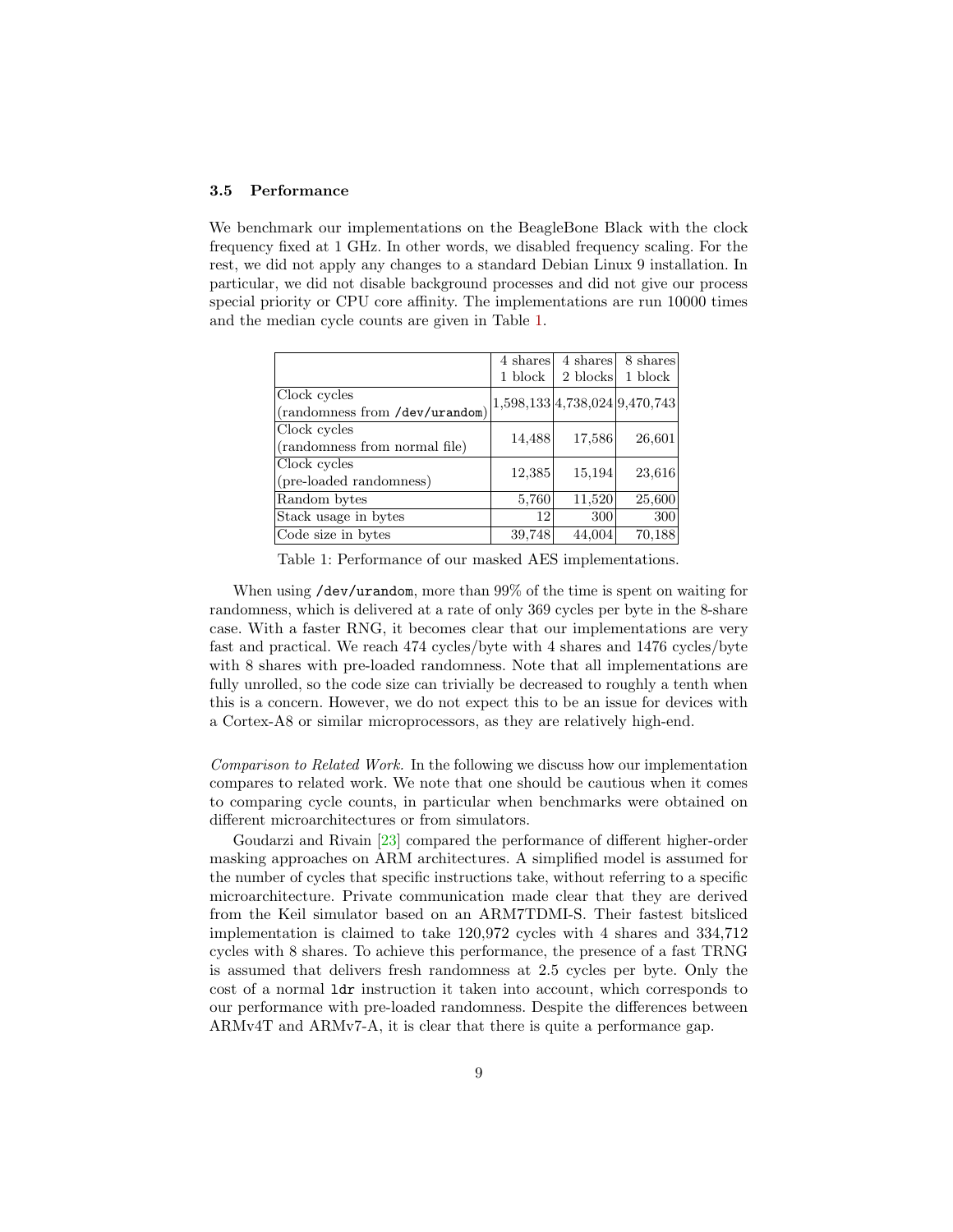Wang, Vadnala, Großschädl, and Xu [\[43\]](#page-18-3) presented a masked AES implementation for NEON that appears to run in 14,855 cycles with 4 shares and 77,820 with 8 shares on a Cortex-A15 simulator. This uses a cheap LFSR-based PRNG to provide randomness of which the authors already say that it should be replaced by a better source of randomness. We require less randomness due to a different masking scheme and apply bitslicing instead of computing SubBytes with tower-field arithmetic. The Cortex-A15 is more modern and powerful than the Cortex-A8. It can decode 3 instructions instead of 2, has out-of-order execution, and its NEON unit has a 128-bit wide datapath instead of 64-bit. However, it has longer pipelines which means that the penalty for, for instance, wrong branch predictions will be higher. We ran their code on our Cortex-A8-based benchmarking device and measured 34,662 cycles for the 4-share implementation and 158,330 cycles for the 8-share implementation, but we cannot fully explain the difference due to the amount of possible causes and the unavailability of more detailed information.

Balasch, Gierlichs, Reparaz, and Verbauwhede [\[2\]](#page-15-2) do use the same microarchitecture, but not the NEON SIMD processor. They do not mention the performance of their implementation. They explicitly say that they focus on the security evaluation and do not aim to achieve a high-throughput implementation.

Finally, Journault and Standaert [\[26\]](#page-17-0) consider a bitsliced AES implementation with up to 32 shares on an ARM Cortex-M4. They exploit the parallelism of the shares, but not of AES itself as there are only 32-bit registers. An on-board TRNG is used to provide randomness at a reported speed of 20 cycles per byte. They use the refreshing and multiplication algorithms of [\[5\]](#page-15-0) and almost the same S-box baseline implementation. Eventually, they report that 2,783,510 cycles are required to compute AES with 32 shares, of which 73% are spent on generating randomness. While this is certainly a very interesting idea, we show how the parallelism in SubBytes can additionally be exploited on a higher-end CPU with vector registers when using less shares might be sufficient.

Compared to unmasked implementations, there is of course still a noticeable performance penalty for adding side-channel protections. The unmasked bitsliced AES implementation of Bernstein and Schwabe [\[8\]](#page-16-7) also exploits NEON to run at 19.12 cycles per byte (i.e., 306 cycles per block) in CTR mode, but that uses counter-mode caching and processes 8 blocks in parallel.

### 4 Side-Channel Evaluation

#### 4.1 Measurement Setup

Balasch, Gierlichs, Reparaz, and Verbauwhede [\[2\]](#page-15-2) described in detail how they performed DPA attacks on a BeagleBone Black running at 1 GHz. Our experimental setup and measuring environment follow their approach. The board is running Debian Jessie and has several processes running in the background. We power the board using a standard AC adapter and connect it to the measurement PC over Ethernet. A few lines of Python on the BeagleBone open a TCP socket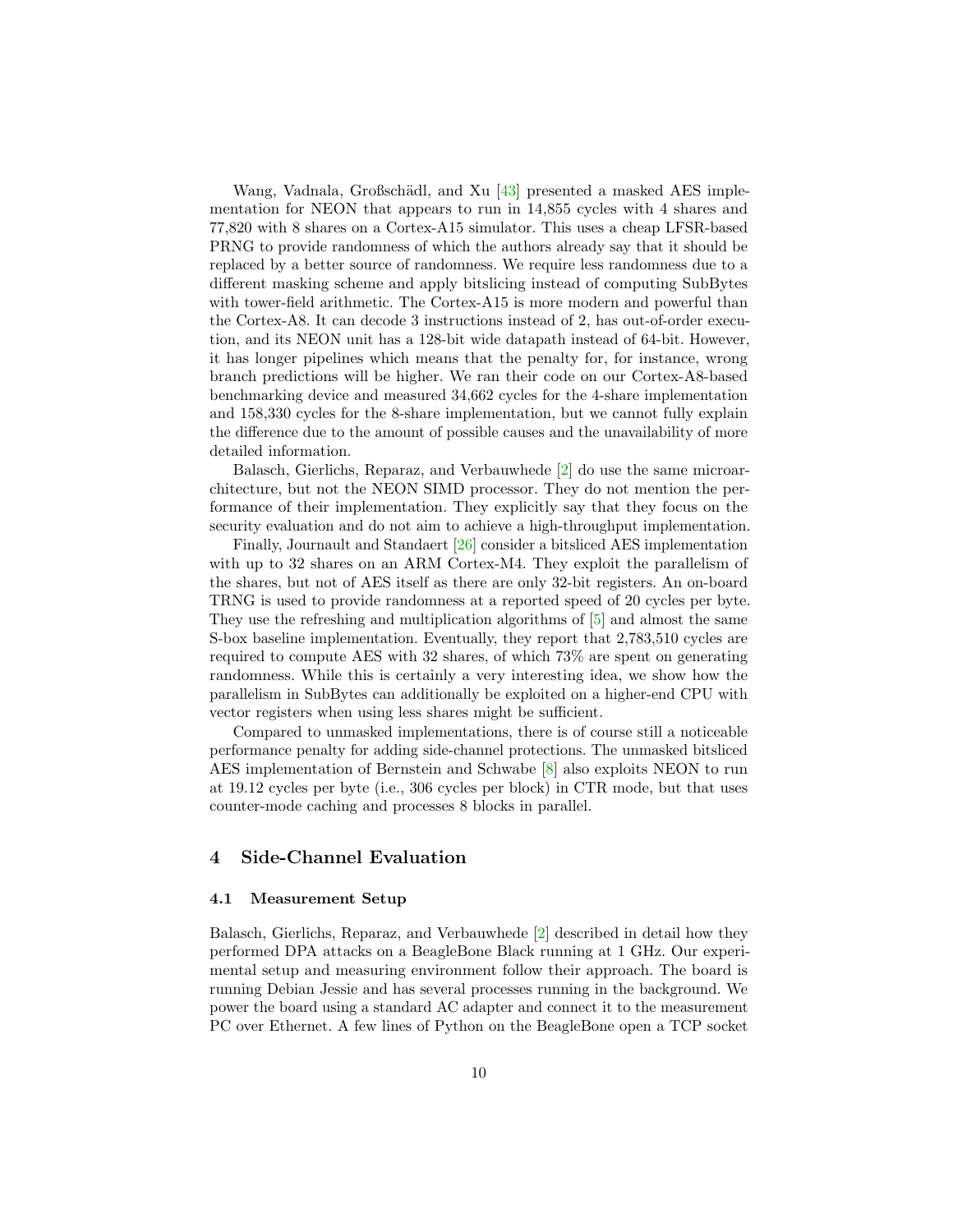and spawn a new AES process for every input that it receives. The measurement PC connects to the socket and sends inputs over Ethernet.

We use a LeCroy WaveRunner 8404M-MS oscilloscope with a bandwidth of 4 GHz, operating at a sampling rate of 2.5 GSamples/sec. The AES process sets a GPIO port high before the execution of AES and sets it low after AES is finished, so that it can be used as the trigger signal. We place a magnetic field probe from Langer, model RF-B 0.3-3, with a small tip on the back of the BeagleBone board, near capacitor 66. The probe is connected to a Langer amplifier, model PA 303 SMA. The acquired traces were post-processed in order to perform signal alignment. We note that OS-related interrupts in conjunction with time-variant cache behavior result in a fairly unstable acquisition process. Thus, the evaluator has to either discard a large portion of the acquired trace set or resort to more sophisticated alignment techniques such as elastic alignment [\[41\]](#page-18-4).

#### 4.2 Security Order Evaluation

Since our implementation uses SNI gadgets, it maintains theoretical security against probing attacks of order  $d-1$  or less. The natural starting point of our side-channel evaluation is to identify any discrepancy between the theoretical and the actual security order, i.e., to determine the real-world effectiveness of the masking scheme. To achieve that goal, we need to assess whether the shares leak independently or whether the leakage function recombines them. Such recombinations can be captured by evaluating the security order in the bounded moment model [\[5\]](#page-15-0) using, e.g., the leakage detection methodology [\[13](#page-16-2)[,34,](#page-18-5)[44\]](#page-18-6).

Several lines of work have observed divergence between the theoretical order of a masking scheme and its real-world counterpart. Initially, Balasch, Gierlichs, Grosso, Reparaz, and Standaert [\[1\]](#page-15-5) put forward the issue of distance-based leakages, which can result in the order reduction of a scheme. Specifically, if a  $(d-1)$ th-order scheme is implemented on a device that exhibits distance-based leakages, its actual order will reduce to  $\lfloor (d-1)/2 \rfloor$ , damaging its effectiveness w.r.t. noise amplification. Such effects have been observed in numerous architectures such as AVR, 8051 [\[1\]](#page-15-5), ARM Cortex-M4 [\[16\]](#page-16-9), FPGAs [\[12\]](#page-16-10) and stem from both architectural choices and physical phenomena. To some extent, they can be mitigated by either increasing the order of the scheme or by "hardening" the implementation against effects that breach the independence of shares [\[31\]](#page-17-10).

We evaluate the security order using the leakage detection methodology known as TVLA [\[13\]](#page-16-2), which emphasizes detection over exploitation in order to speed-up the procedure. To make the evaluation feasible w.r.t. data complexity, we focus on the first round of our single-block 4-share implementation and employ the random vs. fixed Welch t-test, which uses random and fixed plaintexts acquired in a non-deterministic and randomly interleaved manner. Consecutively, we perform univariate  $t$ -tests of orders 1 through 4 using the incremental, one-pass formulas of Schneider and Moradi [\[34\]](#page-18-5) at a level of significance  $\alpha = 0.00001$ . The results are plotted in Figure [2.](#page-11-0) Note that the number of samples per trace is fairly high due to the lengthy computation of the 4-share masked AES round and due to the high sampling rate dictated by the clock frequency (1 GHz) and the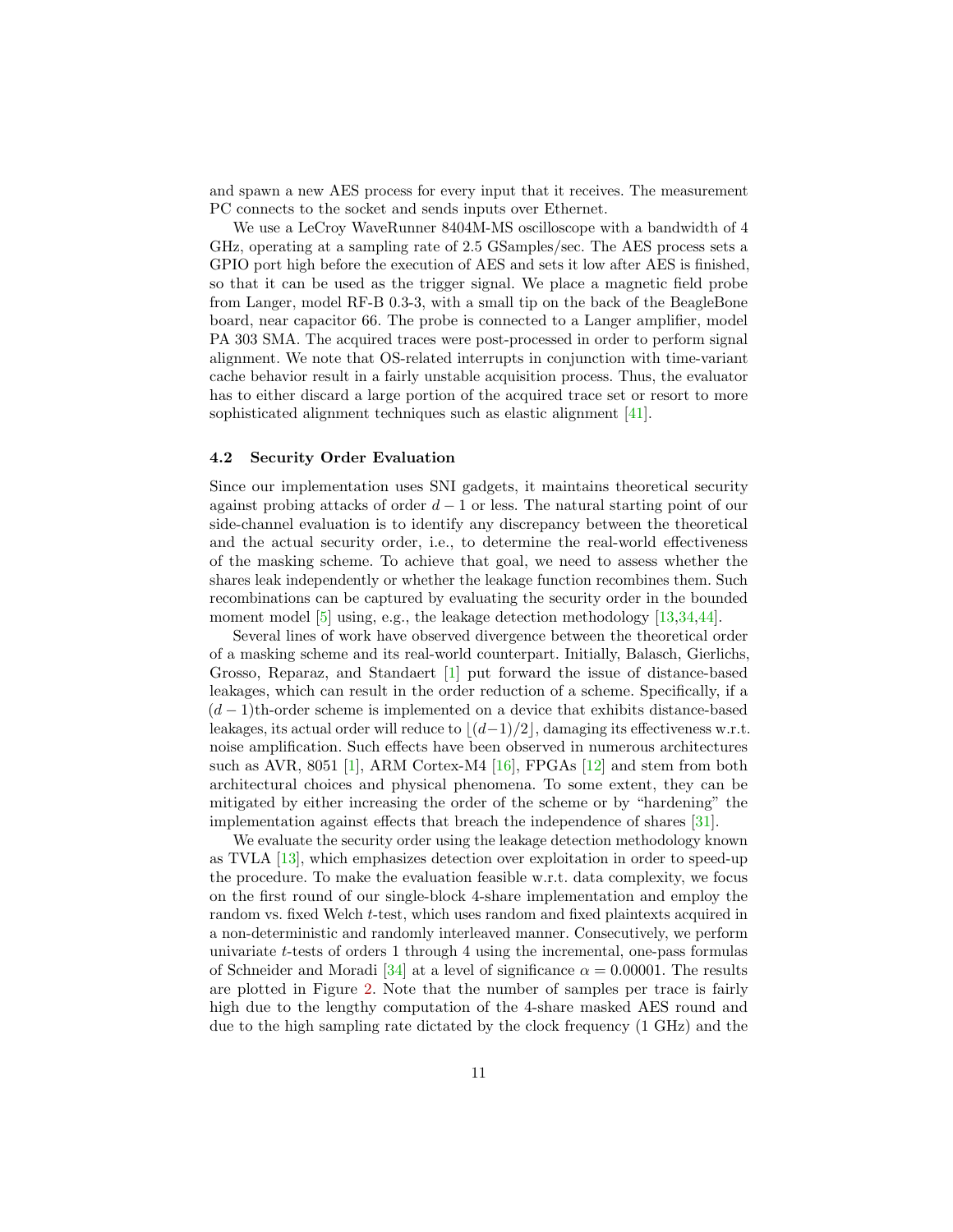Nyquist theorem. As a result, the t-test methodology faces the issue of multiple comparisons and we need to control the familywise error rate using the Sidák correction  $\alpha_{SID} = 1 - (1 - \alpha)^{1/\#samples}$  [\[37\]](#page-18-7). The leakage detection threshold th is then computed using the formula  $th = CDF_{\mathcal{N}(0,1)}^{-1}(1 - \alpha_{SID}/2)$ , which equals to 6.25 when testing 25k samples per trace [\[44\]](#page-18-6).

<span id="page-11-0"></span>

Fig. 2: Univariate leakage detection of orders 1 until 4.

In Figure [2](#page-11-0) we observe that for orders 1 and 2, a 1M random vs. 1M fixed t-test does not reject the null hypothesis, thus no leakage is detected in the first two statistical moments. The situation is different for higher orders: both the 3rd and the 4th-order univariate t-tests are able to detect leakage. This demonstrates that the actual security order of the implementation is less than the theoretical one and detecting the presence of 3rd-order leakage is in fact easier than detecting 4th-order leakage. Interestingly, the experimental results are not in direct accordance with the order reduction suggested by [\[1\]](#page-15-5), i.e., our 3rdorder (4-share) implementation achieves practical order of 2, while the theorized reduction suggests  $|3/2|$  = 1st-order security.

An additional way to approach the order reduction issue is to phrase it as a leakage certification problem [\[18](#page-16-3)[,19\]](#page-16-11). The leakage certification procedure allows us to assess the quality of a leakage model w.r.t. estimation and assumption errors. Gauging the effect of estimation errors, i.e., those that arise from insufficient profiling, is straightforward and can be carried out via cross-validation tech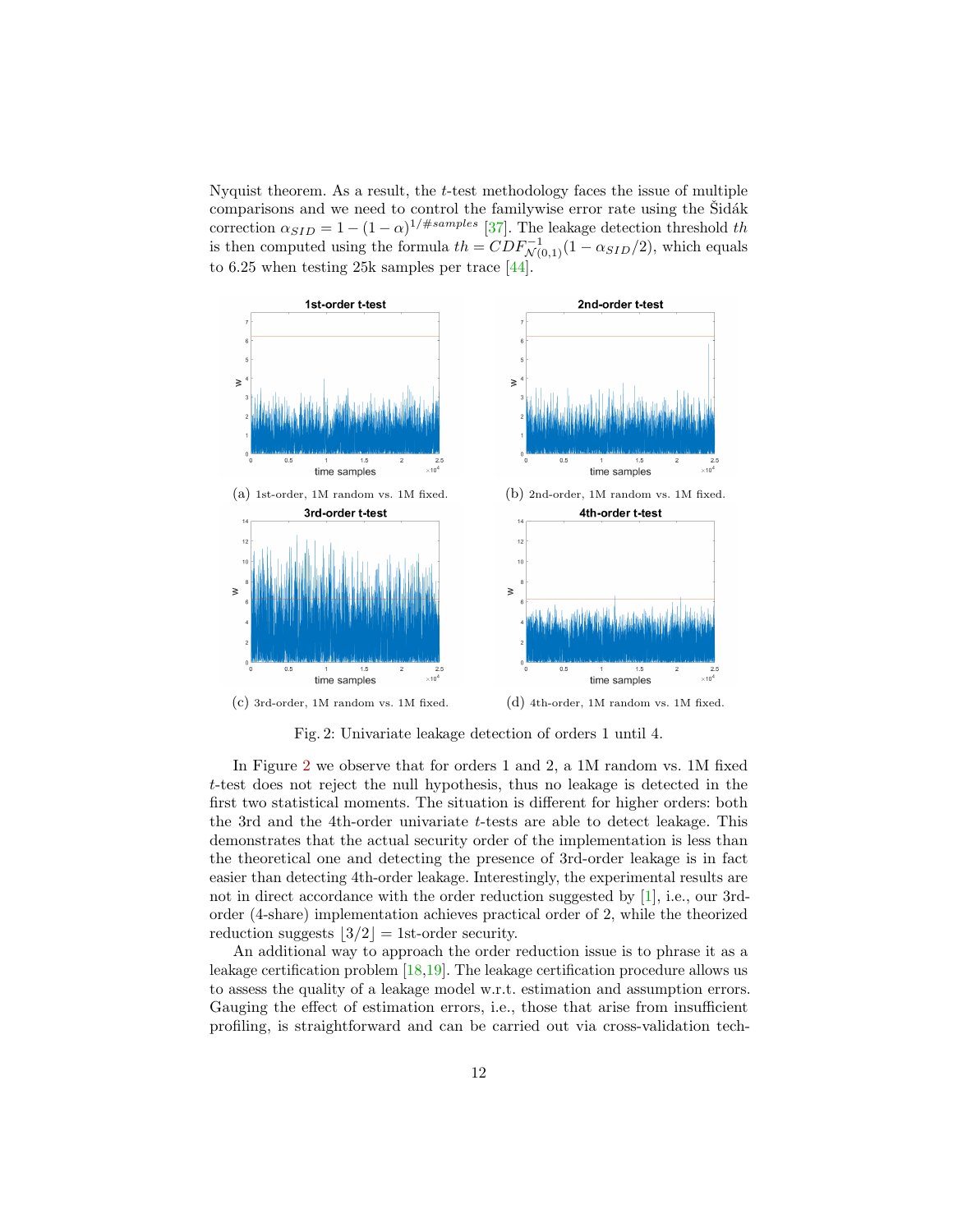niques [\[20\]](#page-16-12). Assumption errors are more difficult to assess, since they arise from incorrect modeling choices and would ideally require the comparison between the chosen model and an unknown perfect model. To tackle this, the indirect approach of Durvaux, Standaert and Veyrat-Charvillon [\[19\]](#page-16-11) observes the relation between estimation and assumption errors and if the latter are negligible in comparison, they conclude that the chosen model is adequate.

In our approach, we use the t-test-based certification toolset of Durvaux, Standaert, and Del Pozo [\[18\]](#page-16-3), which focuses on the assumption and estimation errors for each statistical moment. Initially, we start with an erroneous model for our 4-share implementation: we assume that the leakage is sufficiently captured by a Gaussian template, i.e., a normal distribution that is fully described by the first two statistical moments. The results are visible in the upper part of Figure [3,](#page-12-0) using a trace set of size  $900,000$ . In particular, we plot the *p*-value of a t-test that compares an actual statistical moment (estimated from the trace set) with a simulated statistical moment (estimated by sampling the profiled model). A high  $p$ -value (i.e., a mostly white image) indicates that estimation errors overwhelm assumption errors and that the chosen model is adequate. A small  $p$ -value indicates that assumption errors are larger than estimation errors, thus the chosen model is erroneous. The process is repeated for all first four statistical moments (mean, variance, skewness, kurtosis) using cross-validation.

<span id="page-12-0"></span>

Fig. 3: Leakage certification p-values for Gaussian templates and Pearson type I.

In the first two images of Figure [3](#page-12-0) (upper part, mean and variance), the high p-values indicate that these moments are well-captured by the model. Naturally, the fourth image (upper part, kurtosis) is black, indicating that the model disregards the 4th moment of a parallel 4-share implementation which should (in theory) contain useful information. Interestingly, the third image (skewness) is also black, penalizing any model that does not include the 3rd statistical moment, although in a perfect scheme it should not convey any information. We continue this approach with a more adequate model for the 4-share implementation: we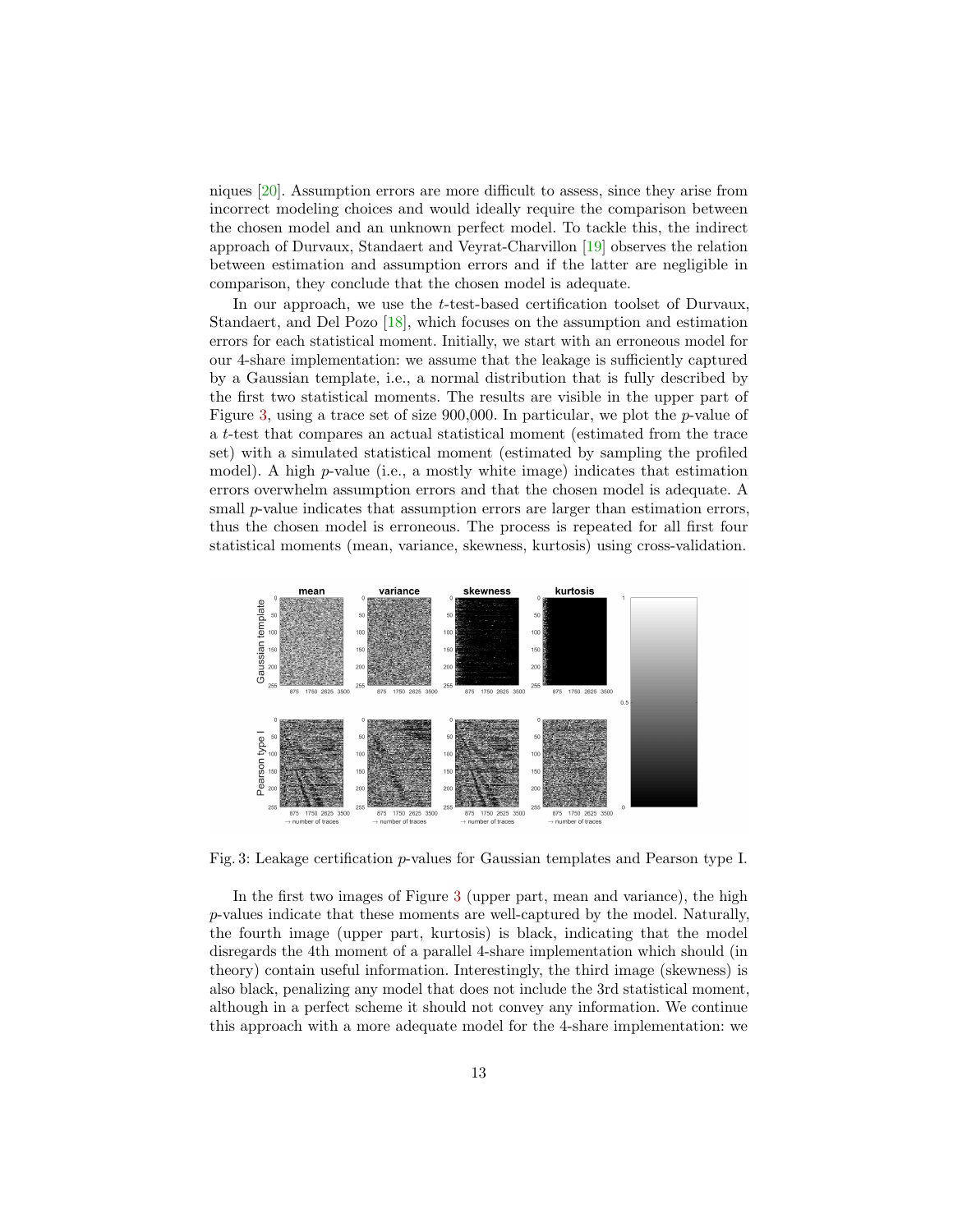assume that the leakage is captured by a Pearson type I distribution [\[35\]](#page-18-8), i.e., a 4-moment Beta distribution. The results are visible in the lower part of Figure [3](#page-12-0) and show that the assumption errors in the 3rd and 4th moments tend to be smaller than the corresponding estimation errors.

As demonstrated by both the t-test methodology and the leakage certification process, the NEON-based implementations on ARM Cortex-A8 are likely to be subject to order reduction and may require further hardening to prevent dependencies between shares. The potential causes of the order reduction remain unexplored since they may stem from bus/register/memory transitions, pipelined data processing or even electrical coupling effects. Pinpointing the origin of the security reduction remains an open problem in the side-channel field since it essentially requires the countermeasure designer to access/modify the hardware architecture and chip layout, a task that is not possible with proprietary designs.

#### 4.3 Information-Theoretic Evaluation

Having investigated the security order of the single-block 4-share AES implementation, we turn to the evaluation of its 8-share counterpart. The core feature of a masking scheme is the noise amplification stage. Assuming sufficient noise, it has been shown that the number of traces required for a successful attack grows exponentially w.r.t. the order  $d-1$  [\[11\]](#page-16-1). As a result, the evaluation of the proposed 8-share implementation can be beyond the measurement capability of most evaluators. To tackle this issue, we will rely on an information-theoretic approach used by Standaert et al. and Journault et al. [\[26,](#page-17-0)[39](#page-18-9)[,40\]](#page-18-10), assisted by the bound-oriented works of Prouff and Rivain [\[32\]](#page-17-9), Duc, Faust, and Standaert [\[17\]](#page-16-4), and Grosso and Standaert [\[24\]](#page-17-11).

Analytically, we start with an unprotected (single-share) AES implementation and estimate the device/setup signal to noise ratio (SNR). We define the random variable S to correspond to the sensitive (key-dependent) intermediate values that we try to recover. Likewise, we define the random variable  $L$  to correspond to the time sample that exhibits high leakage (heuristically chosen as the sample with the highest  $t$ -test value). Subsequently, we profile Gaussian templates for all sensitive values  $s$  that are instances of variable  $S$ . In other words, we estimate  $\hat{Pr}[L|s]_{model} \sim \mathcal{N}(\hat{\mu}_s, \hat{\sigma}_s^2)$  for all s. Using the estimated moments, we compute the SNR as the ratio  $v\hat{a}r_s(\hat{\mu}_s)/\hat{E}_s(\hat{\sigma}_s^2)$ , resulting in SNR  $\approx 0.004$ . We continue to compute the Hypothetical Information (HI) which shows the amount of information leaked if the leakage is adequately represented by the estimated model  $\hat{Pr}_{model}$ .

$$
HI(S; L) = H[S] + \sum_{s \in S} Pr[s] \cdot \int_{l \in \mathcal{L}} \hat{Pr}_{model}[l|s] \cdot log_2 \hat{Pr}_{model}[s|l] \, dl,
$$
\n
$$
\text{where } \hat{Pr}_{model}[s|l] = \frac{\hat{Pr}_{model}[l|s]}{\sum_{s^* \in \mathcal{S}} \hat{Pr}_{model}[l|s^*]}.
$$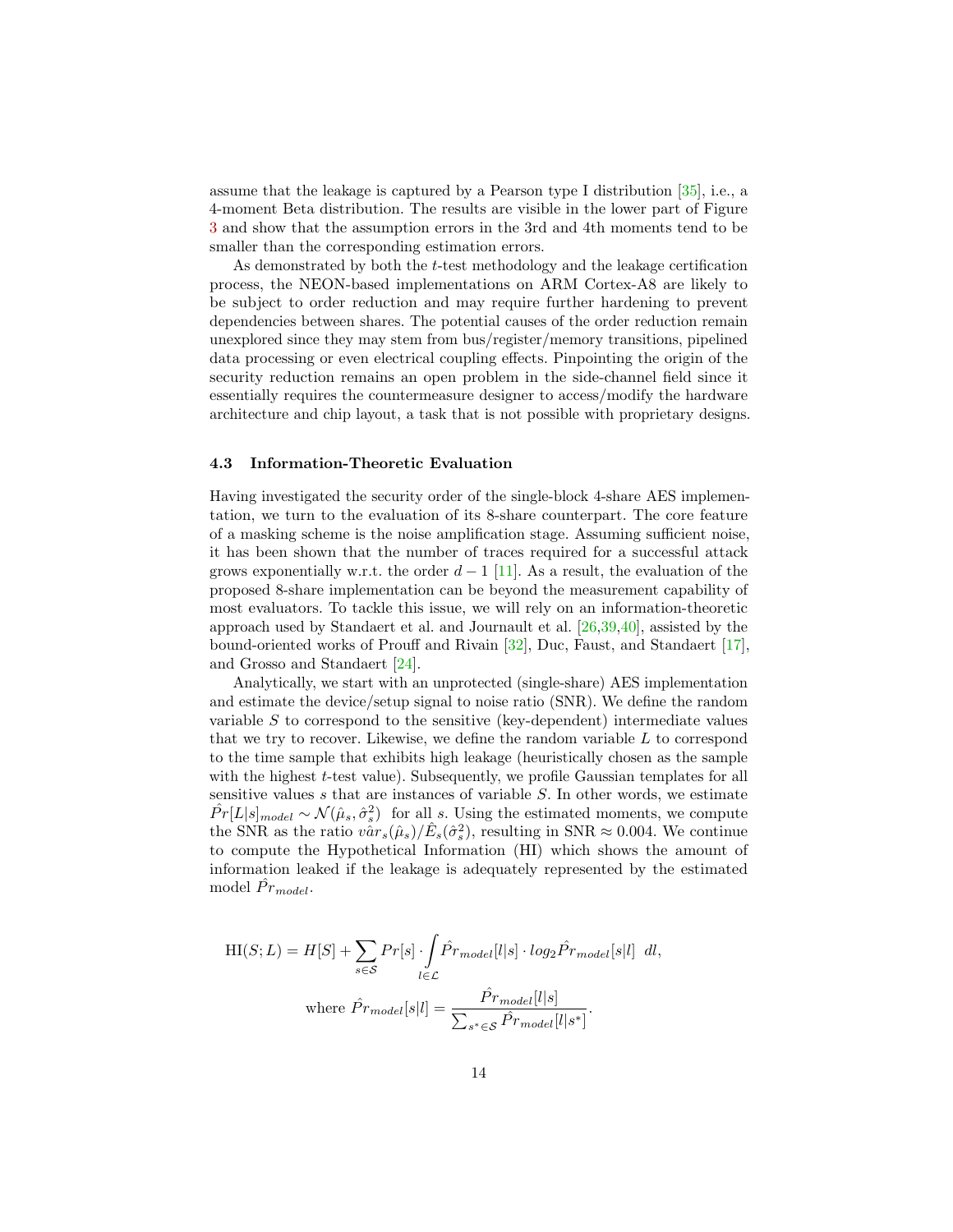To simplify the evaluation process, we employ the independent shares' leakage assumption so as to extrapolate the information of a single share to the information of a d-tuple of shares. Thus, in order to obtain the HI bounds for security orders 3 and 7, we raise  $HI(S; L)$  to the security order. In addition, the evaluator should take special consideration w.r.t. horizontal exploitation  $[6,42]$  $[6,42]$ , which can be particularly hazardous, e.g., in the context of lengthy masked multiplications. To showcase such a scenario, we employ the bound of Prouff and Rivain [\[32\]](#page-17-9), stating that the multiplication leakage is roughly  $1.72d + 2.72$  times the leakage of a d-tuple of shares. The results of the information-theoretic evaluation are visible in Figure [4.](#page-14-0)

<span id="page-14-0"></span>

Fig. 4: Information-theoretic evaluation for the 8-share masked implementation.

Figure [4](#page-14-0) assesses the performance of the proposed 8-share AES implementation, using information-theoretic bounds. The solid line shows the ideal masking performance, while the dashed line shows a conservative masking performance due to order reduction from order 7 to order 3. Last, the dotted line demonstrates the scenario where the adversary exploits the order-reduced (conservative) version in a horizontal fashion, i.e., (s)he incorporates all intermediate values computed during a masked AES multiplication. For the current SNR of the device, the measurement complexity is bounded by approximately  $2^{91}$  measurements (ideal case),  $2^{45}$  (conservative case) and  $2^{42}$  (conservative horizontal case) [\[17\]](#page-16-4).

### 5 Conclusion and Outlook

We have shown how higher-order masking of AES can be sped up using NEON vector registers. With a good randomness source, such implementations are very fast and practical. We also performed a side-channel evaluation to study the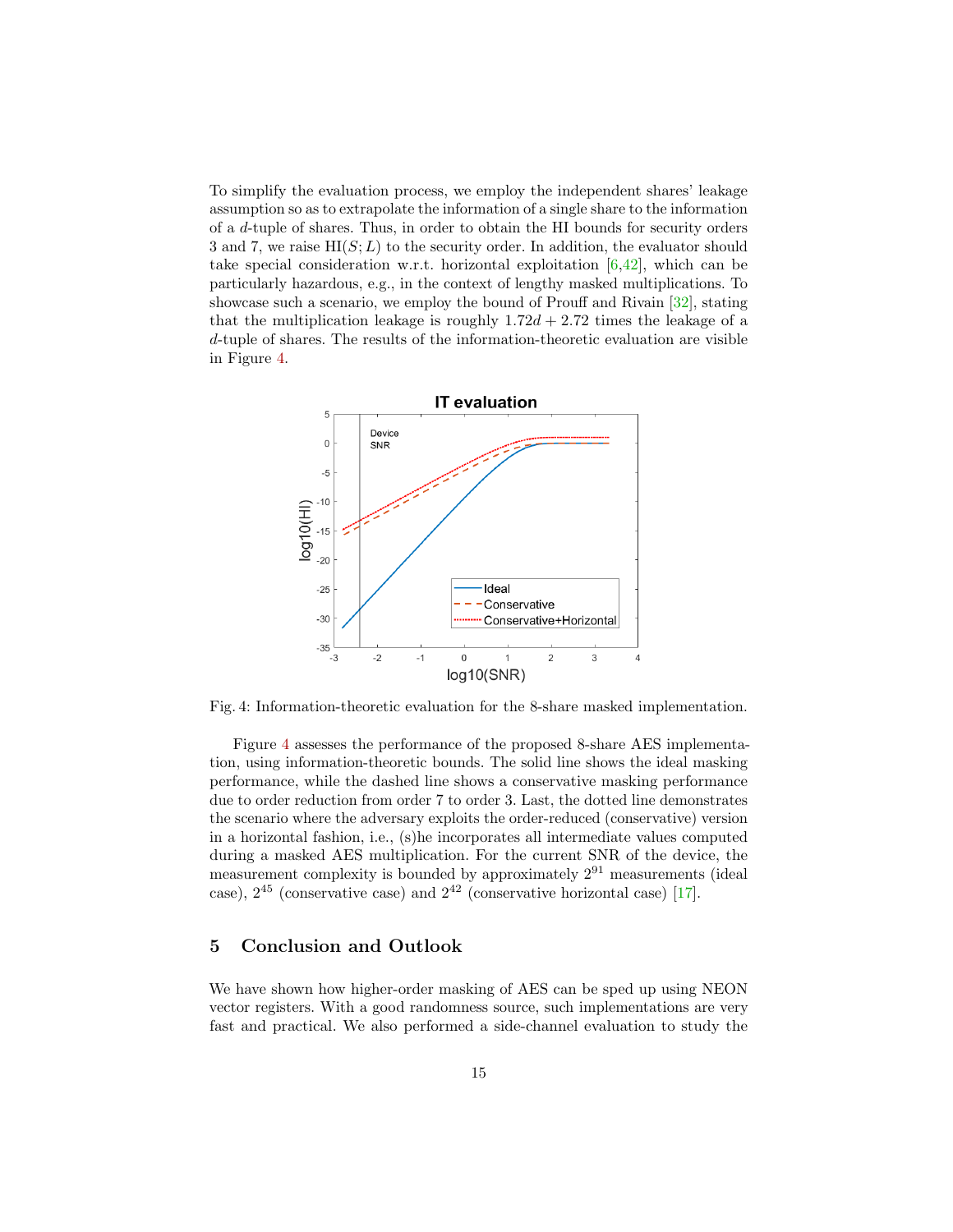security order of the single-block 4-share implementation and an informationtheoretic analysis to bound the measurement complexity w.r.t. the 8-share implementation.

Future SCA work can delve deeper into order-reduction issues, in conjunction with multivariate and horizontal exploitation. For instance, with our high-order univariate methodology, it is implicitly assumed that all the shares are manipulated in parallel. While this appears to hold when looking at the NEON assembly specifications, full parallelism may not be enforced on a hardware level. A deeper inspection of the circuitry could potentially clarify the actual parallelism and identify the underlying issues behind order reduction. Moving towards multivariate exploitation, practical horizontal attacks such as soft-analytical attacks need to be carried out such that we can gauge in practice the detrimental effects of lengthy leaky computations and establish a fairer evaluation procedure.

### References

- <span id="page-15-5"></span>1. Josep Balasch, Benedikt Gierlichs, Vincent Grosso, Oscar Reparaz, and François-Xavier Standaert. On the cost of lazy engineering for masked software implementations. In Marc Joye and Amir Moradi, editors, Smart Card Research and Advanced  $Applications - CARDIS 2014$ , volume 8968 of *LNCS*, pages 64–81. Springer, 2014. <http://eprint.iacr.org/2014/413.pdf>.
- <span id="page-15-2"></span>2. Josep Balasch, Benedikt Gierlichs, Oscar Reparaz, and Ingrid Verbauwhede. DPA, bitslicing and masking at 1 GHz. In Tim Güneysu and Helena Handschuh, editors, Cryptographic Hardware and Embedded Systems — CHES 2015, volume 9293 of LNCS, pages 599–619. Springer, 2015. <http://eprint.iacr.org/2015/727.pdf>.
- <span id="page-15-1"></span>3. Gilles Barthe, Sonia Belaïd, François Dupressoir, Pierre-Alain Fouque, Benjamin Grégoire, Pierre-Yves Strub, and Rébecca Zucchini. Strong non-interference and type-directed higher-order masking. In Proceedings of the 2016 ACM SIGSAC Conference on Computer and Communications Security, CCS '16, pages 116–129. ACM, 2016. <http://eprint.iacr.org/2015/506.pdf>.
- <span id="page-15-4"></span>4. Gilles Barthe, Sonia Belaïd, François Dupressoir, Pierre-Alain Fouque, Benjamin Grégoire, and Pierre-Yves Strub. Verified proofs of higher-order masking. In Elisabeth Oswald and Marc Fischlin, editors, Advances in Cryptology  $EUROCRYPT 2015$ , volume 9056 of *LNCS*, pages 457–485. Springer, 2015. <https://eprint.iacr.org/2015/060.pdf>.
- <span id="page-15-0"></span>5. Gilles Barthe, François Dupressoir, Sebastian Faust, Benjamin Grégoire, François-Xavier Standaert, and Pierre-Yves Strub. Parallel implementations of masking schemes and the bounded moment leakage model. In Jean-Sébastien Coron and Jesper Buus Nielsen, editors, Advances in Cryptology — EUROCRYPT 2017, volume 10210 of LNCS, pages 535–566. Springer, 2017. [http://eprint.iacr.](http://eprint.iacr.org/2016/912.pdf) [org/2016/912.pdf](http://eprint.iacr.org/2016/912.pdf).
- <span id="page-15-6"></span>6. Albertoa Battistello, Jean-Sébastien Coron, Emmanuel Prouff, and Rina Zeitoun. Horizontal side-channel attacks and countermeasures on the ISW masking scheme. In Benedikt Gierlichs and Axel Y. Poschmann, editors, Cryptographic Hardware and Embedded Systems — CHES 2016, volume 9813 of LNCS, pages 23–39. Springer, 2016. <https://eprint.iacr.org/2016/540.pdf>.
- <span id="page-15-3"></span>7. Daniel J. Bernstein. Cache-timing attacks on AES. [https://cr.yp.to/antif](https://cr.yp.to/antiforgery/cachetiming-20050414.pdf) [orgery/cachetiming-20050414.pdf](https://cr.yp.to/antiforgery/cachetiming-20050414.pdf), 2005.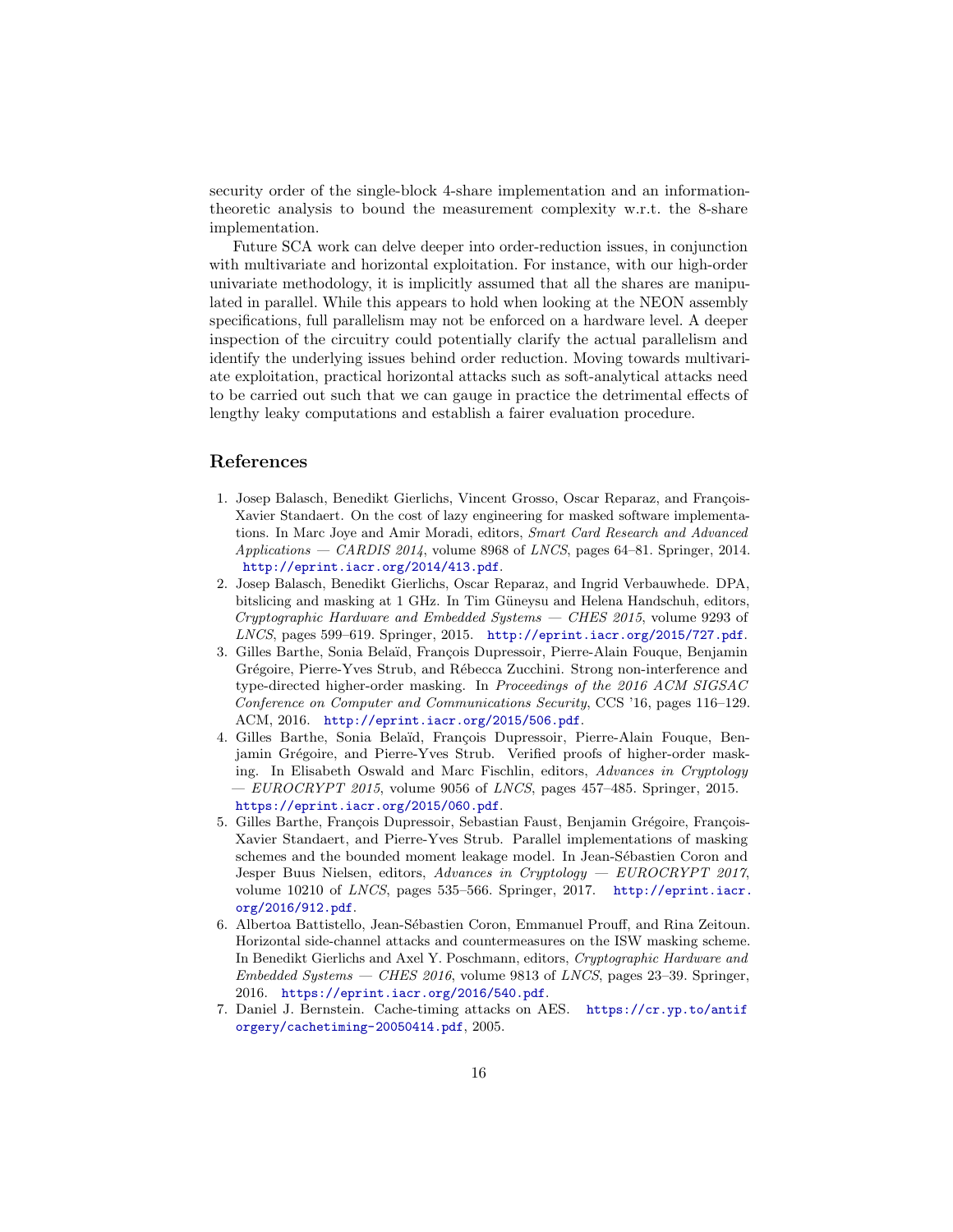- <span id="page-16-7"></span>8. Daniel J. Bernstein and Peter Schwabe. NEON crypto. In Emmanuel Prouff and Patrick Schaumont, editors, Cryptographic Hardware and Embedded Systems  $-$  CHES 2012, volume 7428 of LNCS, pages 320–339. Springer, 2012. [https:](https://cr.yp.to/highspeed/neoncrypto-20120320.pdf) [//cr.yp.to/highspeed/neoncrypto-20120320.pdf](https://cr.yp.to/highspeed/neoncrypto-20120320.pdf).
- <span id="page-16-8"></span>9. Joan Boyar and Ren´e Peralta. A new combinational logic minimization technique with applications to cryptology. In Paola Festa, editor, *Experimental Algorithms*, volume 6049 of LNCS, pages 178–189. Springer, 2010. [http://eprint.iacr.org/](http://eprint.iacr.org/2009/191.pdf) [2009/191.pdf](http://eprint.iacr.org/2009/191.pdf).
- <span id="page-16-5"></span>10. D. Canright and Lejla Batina. A very compact "perfectly masked" S-box for AES. In Steven M. Bellovin, Rosario Gennaro, Angelos Keromytis, and Moti Yung, editors, Applied Cryptography and Network Security  $-$  ACNS 2008, volume 5037 of LNCS, pages 446–459. Springer, 2008. <https://eprint.iacr.org/2009/011.pdf>.
- <span id="page-16-1"></span>11. Suresh Chari, Charanjit S. Jutla, Josyula R. Rao, and Pankaj Rohatgi. Towards sound approaches to counteract power-analysis attacks. In Michael Wiener, editor, Advances in Cryptology — CRYPTO '99, volume 1666 of LNCS, pages 398–412. Springer, 1999. [http://dx.doi.org/10.1007/3-540-48405-1\\_26](http://dx.doi.org/10.1007/3-540-48405-1_26).
- <span id="page-16-10"></span>12. Thomas De Cnudde, Begül Bilgin, Benedikt Gierlichs, Ventzislav Nikov, Svetla Nikova, and Vincent Rijmen. Does coupling affect the security of masked implementations? In Sylvain Guilley, editor, Constructive Side-Channel Analysis and Secure Design  $-$  COSADE 2017, volume 10348 of LNCS, pages 1–18. Springer, 2017. <http://eprint.iacr.org/2016/1080.pdf>.
- <span id="page-16-2"></span>13. Jeremy Cooper, Elke DeMulder, Gilbert Goodwill, Joshua Jaffe, Gary Kenworthy, and Pankaj Rohatgi. Test vector leakage assessment (TVLA) methodology in practice, 2013. [http://icmc-2013.org/wp/wp-content/uploads/2013/09/good](http://icmc-2013.org/wp/wp-content/uploads/2013/09/goodwillkenworthtestvector.pdf) [willkenworthtestvector.pdf](http://icmc-2013.org/wp/wp-content/uploads/2013/09/goodwillkenworthtestvector.pdf).
- <span id="page-16-6"></span>14. Jean-Sébastien Coron, Emmanuel Prouff, Matthieu Rivain, and Thomas Roche. Higher-order side channel security and mask refreshing. In Shiho Moriai, editor, Fast Software Encryption  $-$  FSE 2013, volume 8424 of LNCS, pages 410–424. Springer, 2014. <https://eprint.iacr.org/2015/359.pdf>.
- <span id="page-16-0"></span>15. Joan Daemen and Vincent Rijmen. The design of  $Rijndael - AES$ , The Advanced Encryption Standard. Springer, 2002. [http://jda.noekeon.org/JDA\\_VRI\\_Rijnd](http://jda.noekeon.org/JDA_VRI_Rijndael_2002.pdf) [ael\\_2002.pdf](http://jda.noekeon.org/JDA_VRI_Rijndael_2002.pdf).
- <span id="page-16-9"></span>16. Wouter de Groot, Kostas Papagiannopoulos, Antonio de la Piedra, Erik Schneider, and Lejla Batina. Bitsliced masking and ARM: friends or foes? In Lightweight Cryptography for Security and Privacy — LightSec 2016, volume 10098 of LNCS, pages 91–109. Springer, 2016. <https://eprint.iacr.org/2016/946.pdf>.
- <span id="page-16-4"></span>17. Alexandre Duc, Sebastian Faust, and François-Xavier Standaert. Making masking security proofs concrete — Or how to evaluate the security of any leaking device. In Advances in Cryptology — EUROCRYPT 2015, volume 9056 of LNCS, pages 401–429. Springer, 2015. <https://eprint.iacr.org/2015/119.pdf>.
- <span id="page-16-3"></span>18. François Durvaux, François-Xavier Standaert, and Santos Merino Del Pozo. Towards easy leakage certification. In Benedikt Gierlichs and Axel Y. Poschmann, editors, Cryptographic Hardware and Embedded Systems — CHES 2016, volume 9813 of LNCS, pages 40–60. Springer, 2016. <https://eprint.iacr.org/2015/537.pdf>.
- <span id="page-16-11"></span>19. François Durvaux, François-Xavier Standaert, and Nicolas Veyrat-Charvillon. How to certify the leakage of a chip? In Phong Q. Nguyen and Elisabeth Oswald, editors, Advances in Cryptology — EUROCRYPT 2014, volume 8441 of LNCS, pages 459–476. Springer, 2014. <http://eprint.iacr.org/2013/706.pdf>.
- <span id="page-16-12"></span>20. Bradley Efron and Robert J. Tibshirani. An Introduction to the Bootstrap. CRC press, 1994.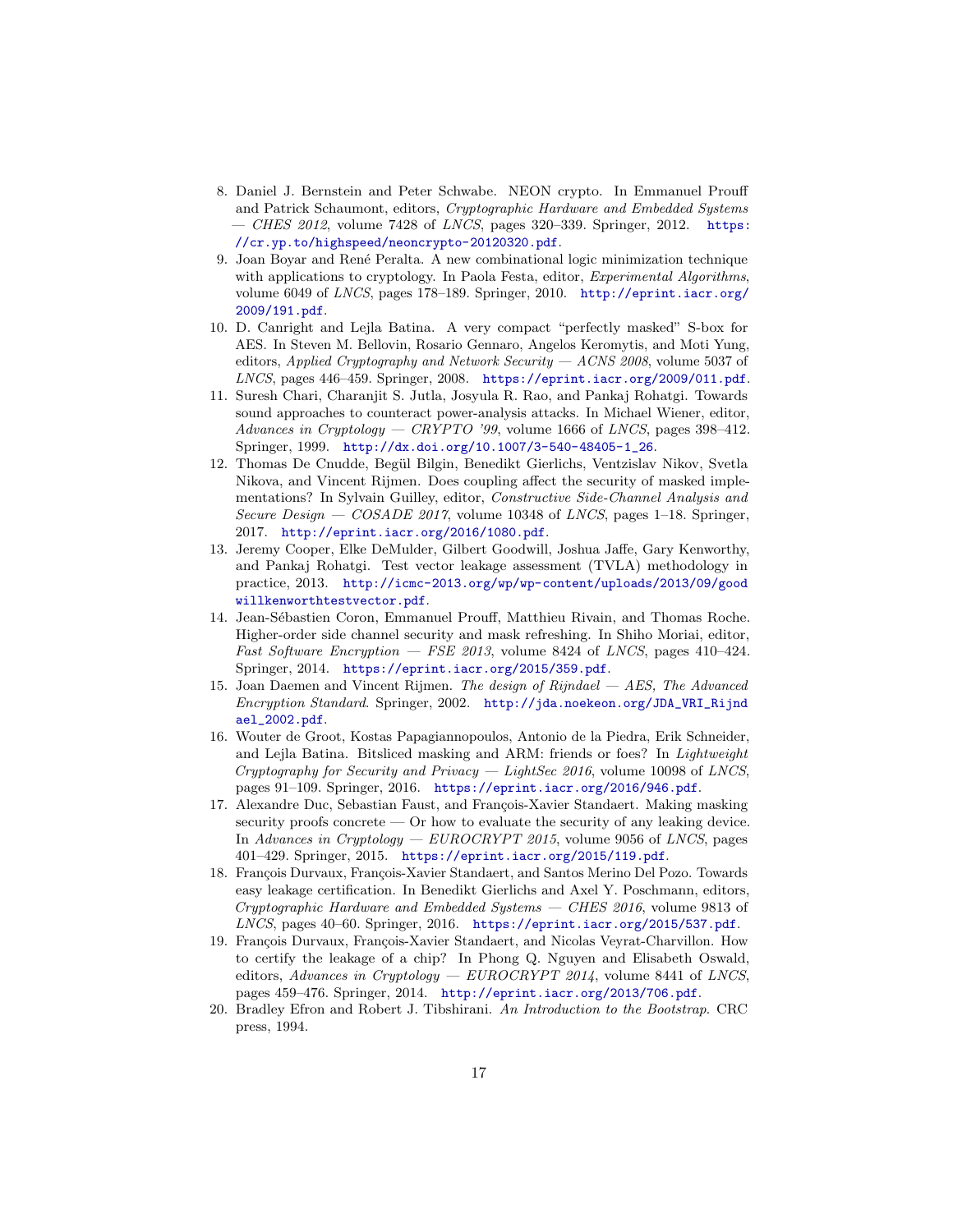- <span id="page-17-5"></span>21. Karine Gandolfi, Christophe Mourtel, and Francis Olivier. Electromagnetic analysis: Concrete results. In Cetin K. Koç, David Naccache, and Christof Paar, editors, Cryptographic Hardware and Embedded Systems — CHES 2001, volume 2162 of LNCS, pages 251–261. Springer, 2001. [http://dx.doi.org/10.1007/3-540-4470](http://dx.doi.org/10.1007/3-540-44709-1_21)  $9 - 1 - 21$ .
- <span id="page-17-1"></span>22. Louis Goubin and Jacques Patarin. DES and differential power analysis — The "duplication" method. In Cetin K. Koç and Christof Paar, editors, Cryptographic Hardware and Embedded Systems — CHES'99, volume 1717 of LNCS, pages 158–172. Springer, 1999. <http://www.goubin.fr/papers/dpafinal.pdf>.
- <span id="page-17-2"></span>23. Dahmun Goudarzi and Matthieu Rivain. How fast can higher-order masking be in software? In Jean-Sébastien Coron and Jesper Buus Nielsen, editors, Advances in  $Cryptology - EUROCRYPT 2017$ , volume 10210 of *LNCS*, pages 567–597. Springer, 2017. <https://eprint.iacr.org/2016/264.pdf>.
- <span id="page-17-11"></span>24. Vincent Grosso and François-Xavier Standaert. Masking proofs are tight (and how to exploit it in security evaluations). Cryptology ePrint Archive, Report 2017/116, 2017. <http://eprint.iacr.org/2017/116>.
- <span id="page-17-7"></span>25. Yuval Ishai, Amit Sahai, and David Wagner. Private circuits: Securing hardware against probing attacks. In Dan Boneh, editor, Advances in Cryptology — CRYPTO 2003, volume 2729 of LNCS, pages 463–481. Springer, 2003. [http://iacr.org/](http://iacr.org/archive/crypto2003/27290462/27290462.pdf) [archive/crypto2003/27290462/27290462.pdf](http://iacr.org/archive/crypto2003/27290462/27290462.pdf).
- <span id="page-17-0"></span>26. Anthony Journault and François-Xavier Standaert. Very high order masking: Efficient implementation and security evaluation. In Wieland Fischer and Naofumi Homma, editors, Cryptographic Hardware and Embedded Systems — CHES 2017, volume 10529 of LNCS, pages 623–643. Springer, 2017. [https://eprint.iacr.](https://eprint.iacr.org/2017/637.pdf) [org/2017/637.pdf](https://eprint.iacr.org/2017/637.pdf).
- <span id="page-17-3"></span>27. Emilia Käsper and Peter Schwabe. Faster and timing-attack resistant AES-GCM. In Christophe Clavier and Kris Gaj, editors, Cryptographic Hardware and Embedded  $Systems - CHES 2009$ , volume 5747 of *LNCS*, pages 1–17. Springer, 2009. <http://cryptojedi.org/users/peter/#aesbs>.
- <span id="page-17-8"></span>28. HeeSeok Kim, Seokhie Hong, and Jongin Lim. A fast and provably secure higherorder masking of AES S-box. In Bart Preneel and Tsuyoshi Takagi, editors, Cryptographic Hardware and Embedded Systems — CHES 2011, volume 6917 of LNCS, pages 95–107. Springer, 2011. [http://dx.doi.org/10.1007/978-3-642-](http://dx.doi.org/10.1007/978-3-642-23951-9_7) [23951-9\\_7](http://dx.doi.org/10.1007/978-3-642-23951-9_7).
- <span id="page-17-6"></span>29. Paul C. Kocher, Joshua Jaffe, and Benjamin Jun. Differential power analysis. In Michael Wiener, editor, Advances in Cryptology — CRYPTO '99, volume 1666 of LNCS, pages 388–397. Springer, 1999. [http://dx.doi.org/10.1007/3-540-](http://dx.doi.org/10.1007/3-540-48405-1_25) [48405-1\\_25](http://dx.doi.org/10.1007/3-540-48405-1_25).
- <span id="page-17-4"></span>30. Robert Könighofer. A fast and cache-timing resistant implementation of the AES. In Tal Malkin, editor, Topics in Cryptology — CT-RSA 2008, volume 4964 of LNCS, pages 187–202. Springer, 2008. [https://doi.org/10.1007/978-3-540-](https://doi.org/10.1007/978-3-540-79263-5_12) [79263-5\\_12](https://doi.org/10.1007/978-3-540-79263-5_12).
- <span id="page-17-10"></span>31. Kostas Papagiannopoulos and Nikita Veshchikov. Mind the gap: Towards secure 1st-order masking in software. In Sylvain Guilley, editor, Constructive Side-Channel Analysis and Secure Design  $-$  COSADE 2017, volume 10348 of LNCS, pages 282–297. Springer, 2017. <http://eprint.iacr.org/2017/345.pdf>.
- <span id="page-17-9"></span>32. Emmanuel Prouff and Matthieu Rivain. Masking against side-channel attacks: A formal security proof. In Thomas Johansson and Phong Q. Nguyen, editors, Advances in Cryptology –  $EUROCRYPT 2013$ , volume 7881 of LNCS, pages 142– 159. Springer, 2013. [http://www.iacr.org/archive/eurocrypt2013/78810139](http://www.iacr.org/archive/eurocrypt2013/78810139/78810139.pdf) [/78810139.pdf](http://www.iacr.org/archive/eurocrypt2013/78810139/78810139.pdf).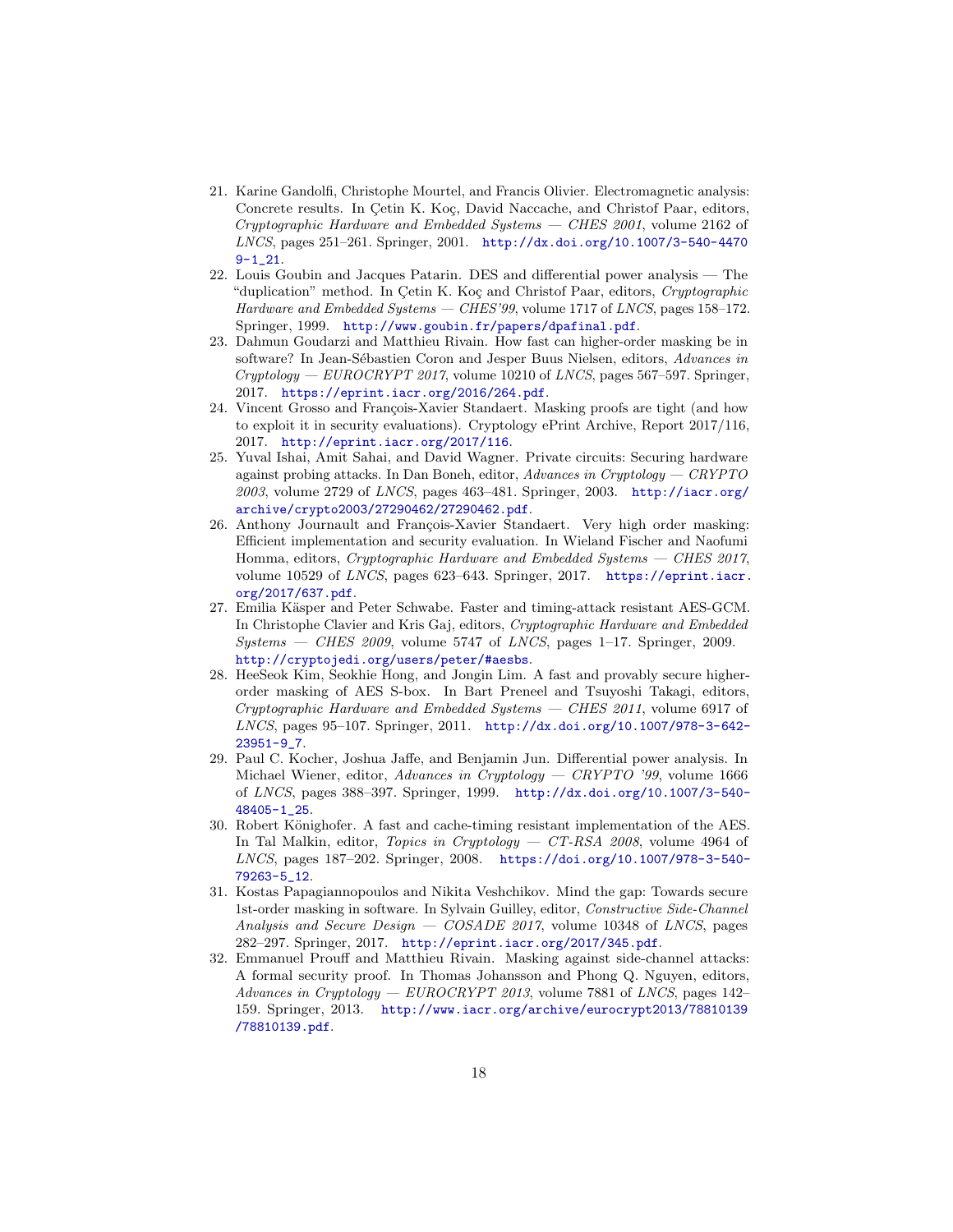- <span id="page-18-0"></span>33. Matthieu Rivain and Emmanuel Prouff. Provably secure higher-order masking of AES. In Stefan Mangard and François-Xavier Standaert, editors, Cryptographic Hardware and Embedded Systems — CHES 2010, volume 6225 of LNCS, pages 413–427. Springer, 2010. <https://eprint.iacr.org/2010/441.pdf>.
- <span id="page-18-5"></span>34. Tobias Schneider and Amir Moradi. Leakage assessment methodology — A clear roadmap for side-channel evaluations. In Cryptographic Hardware and Embedded  $Systems - CHES 2015$ , volume 9293 of *LNCS*, pages 495–513. Springer, 2015. <http://eprint.iacr.org/2015/207.pdf>.
- <span id="page-18-8"></span>35. Tobias Schneider, Amir Moradi, François-Xavier Standaert, and Tim Güneysu. Bridging the gap: Advanced tools for side-channel leakage estimation beyond Gaussian templates and histograms. In Roberto Avanzi and Howard Heys, editors, Selected Areas in Cryptography — SAC 2016, volume 10532 of LNCS, pages 58–78. Springer, 2017. <https://eprint.iacr.org/2016/719.pdf>.
- <span id="page-18-1"></span>36. Peter Schwabe and Ko Stoffelen. All the AES you need on Cortex-M3 and M4. In Selected Areas in Cryptography — SAC 2016, LNCS. Springer, 2016. [https:](https://eprint.iacr.org/2016/714.pdf) [//eprint.iacr.org/2016/714.pdf](https://eprint.iacr.org/2016/714.pdf).
- <span id="page-18-7"></span>37. Zbynek Sidak. Rectangular confidence regions for the means of multivariate normal distributions. Journal of the American Statistical Association, 62(318):626–633, 1967.
- <span id="page-18-2"></span>38. Etienne Sobole. Cycle counter for Cortex-A8. [http://pulsar.webshaker.net/](http://pulsar.webshaker.net/ccc/index.php?lng=us) [ccc/index.php?lng=us](http://pulsar.webshaker.net/ccc/index.php?lng=us). Retrieved June 2017.
- <span id="page-18-9"></span>39. François-Xavier Standaert, Tal Malkin, and Moti Yung. A unified framework for the analysis of side-channel key recovery attacks. In Advances in Cryptology  $-$  EUROCRYPT 2009, volume 5479 of LNCS, pages 443–461. Springer, 2009. <http://www.iacr.org/archive/eurocrypt2009/54790443/54790443.pdf>.
- <span id="page-18-10"></span>40. François-Xavier Standaert, Nicolas Veyrat-Charvillon, Elisabeth Oswald, Benedikt Gierlichs, Marcel Medwed, Markus Kasper, and Stefan Mangard. The world is not enough: Another look on second-order DPA. In Masayuki Abe, editor, Advances in  $Cryptology - ASIACRYPT 2010$ , volume 6477 of LNCS, pages 112–129. Springer, 2010. <http://www.iacr.org/archive/asiacrypt2010/6477112/6477112.pdf>.
- <span id="page-18-4"></span>41. Jasper G. J. van Woudenberg, Marc F. Witteman, and Bram Bakker. Improving differential power analysis by elastic alignment. In Aggelos Kiayias, editor, Topics in Cryptology — CT-RSA 2011, LNCS, pages  $104-119$ . Springer, 2011. [https:](https://doi.org/10.1007/978-3-642-19074-2_8) [//doi.org/10.1007/978-3-642-19074-2\\_8](https://doi.org/10.1007/978-3-642-19074-2_8).
- <span id="page-18-11"></span>42. Nicolas Veyrat-Charvillon, Benoît Gérard, and François-Xavier Standaert. Soft analytical side-channel attacks. In Advances in Cryptology  $-$  ASIACRYPT 2014, volume 8873 of LNCS, pages 282–296. Springer, 2014. [https://eprint.iacr.org/](https://eprint.iacr.org/2014/410.pdf) [2014/410.pdf](https://eprint.iacr.org/2014/410.pdf).
- <span id="page-18-3"></span>43. Junwei Wang, Praveen Kumar Vadnala, Johann Großschädl, and Qiuliang Xu. Higher-order masking in practice: A vector implementation of masked AES for ARM NEON. In Kaisa Nyberg, editor, Topics in Cryptology — CT-RSA 2015, volume 9048 of LNCS, pages 181–198. Springer, 2015. [http://dx.doi.org/10.1007/978-](http://dx.doi.org/10.1007/978-3-319-16715-2_10) [3-319-16715-2\\_10](http://dx.doi.org/10.1007/978-3-319-16715-2_10).
- <span id="page-18-6"></span>44. Liwei Zhang, A. Adam Ding, Francois Durvaux, Francois-Xavier Standaert, and Yunsi Fei. Towards sound and optimal leakage detection procedure (extended version). In Smart Card Research and Advanced Applications — CARDIS 2017, LNCS. Springer, 2017. <https://eprint.iacr.org/2017/287>.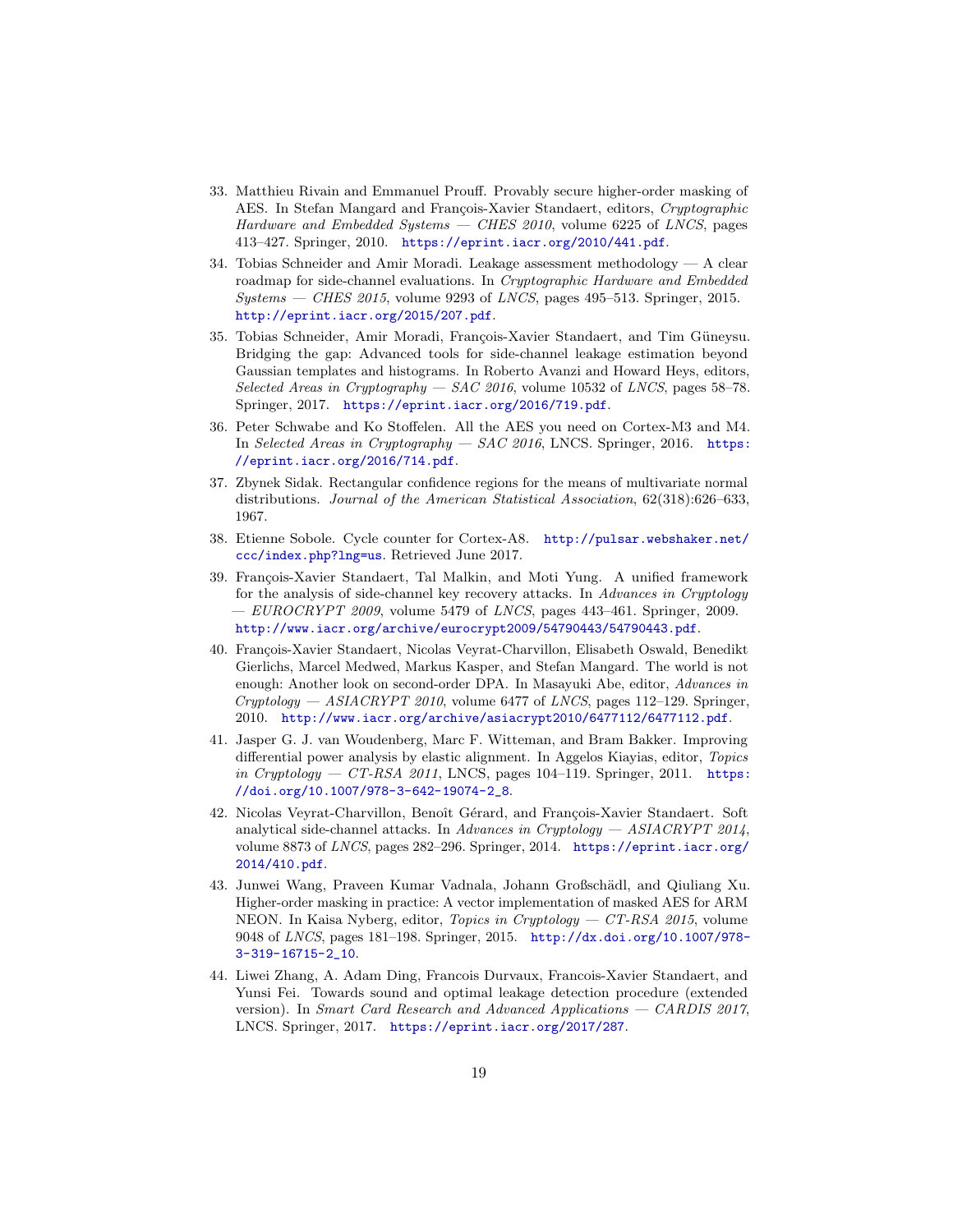## <span id="page-19-0"></span>A NEON Implementations

### A.1 Refreshing, 4 Shares

```
// param rand is r register with address of randomness
// param a is d register to refresh
// param tmp is d register that gets overwritten
.macro refresh rand a tmp
 vld1 .64 {\ tmp }, [\ rand ]! // get 8 bytes of randomness
 veor \a, \tmp
 vext.16 \tmp, \tmp, #1
 veor \a, \tmp
.endm
```
### A.2 Refreshing, 8 Shares

```
// param rand is r register with address of randomness
// param a is q register to refresh
// param tmp is q register that gets overwritten
.macro refresh rand a tmp
 vld1 .64 {\ tmp }, [\ rand :128]! // get 16 bytes of randomness
 veor \a, \tmp
 vext.16 \tmp, \tmp, #1
 veor \a, \tmp
 vld1 .64 {\ tmp }, [\ rand :128]! // get 16 bytes of randomness
 veor \a, \tmp
 vext.16 \tmp, \time, #2veor \a, \tmp
.endm
```
### A.3 Multiplication, 4 Shares

```
// param rand is r register with address of randomness
// param c is d register where result gets stored
// param a and b are d registers to and, remain unchanged
// param tmp and tmpr are d registers that get overwritten
.macro masked_and rand c a b tmp tmpr
  vand \c, \ a, \ b \ // z = x. yvld1 .64 {\ tmpr }, [\ rand ]! // get 8 bytes of randomness
  vext.16 \tmp, \b, \b, #1
  veor \c, \ tmpr // + r
  vand \tmp, \a
  veor \c, \tmp // + x.(rot y 1)vext . 16 \tmp, \a, \a, #1
  vand \tmp, \b<br>veor \c, \tmp\frac{1}{1 + (rot \ x \ 1).y}vext.16 \ntmpr, \tnpr, #1
  veor \c, \ tmpr // + ( rot r 1)
  vext.16 \tmp, \b, \b, #2
```